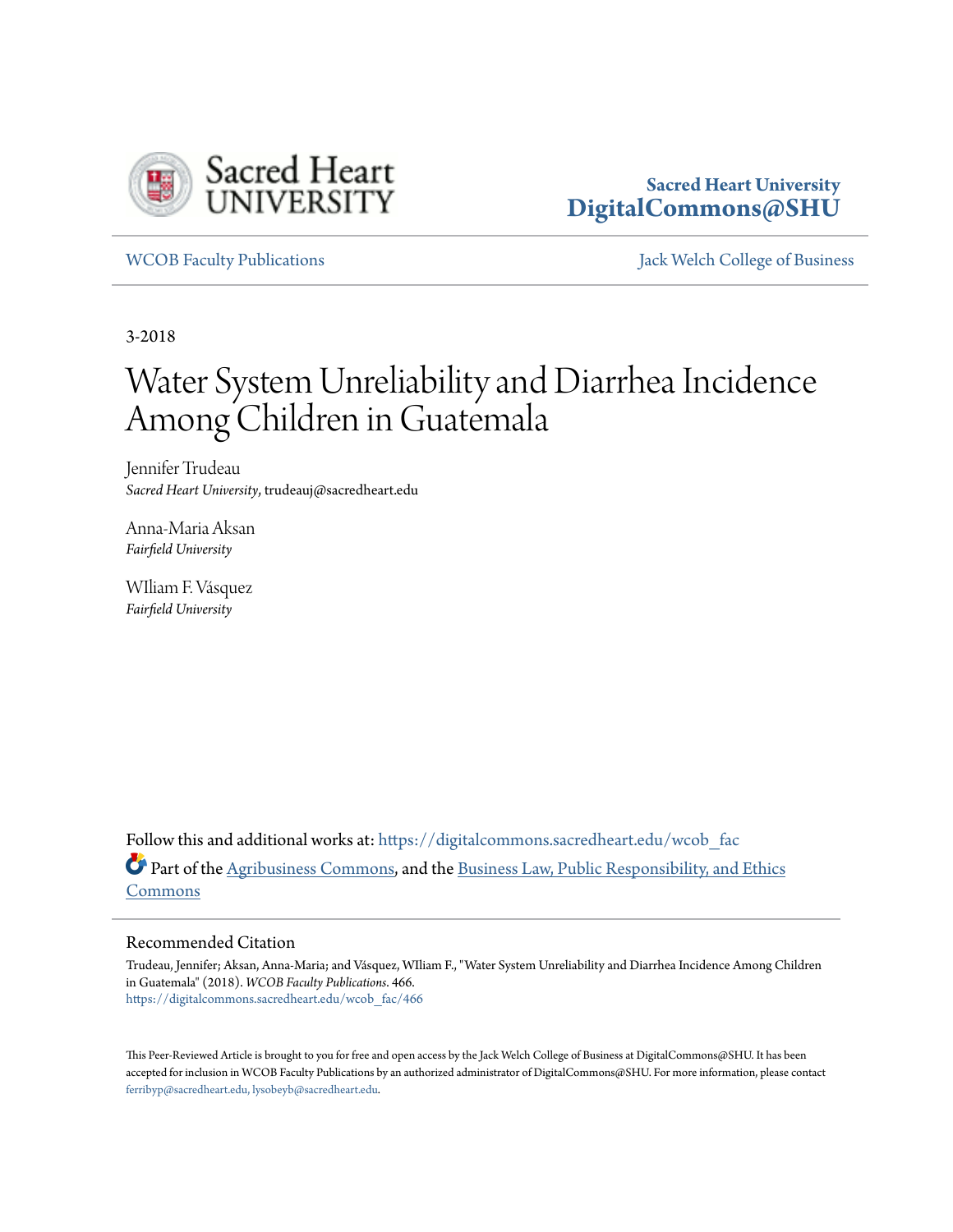**Water System Unreliability and Diarrhea Incidence among Children in Guatemala**

Jennifer Trudeau<sup>a</sup>, Anna-Maria Aksan<sup>b</sup>, William F. Vásquez<sup>b</sup>

<sup>a</sup> [Corresponding Author] Department of Business Economics, Sacred Heart University, 5151 Park Avenue, Fairfield, CT 06825, USA. Phone 203-365-4156, Fax 203-365-7538, Email trudeauj@sacredheart.edu.

<sup>b</sup> Department of Economics, Fairfield University, 1073 North Benson Road, Fairfield, CT 06824, USA. Emails aaksan@fairfield.edu and wvasquez@fairfield.edu, respectively.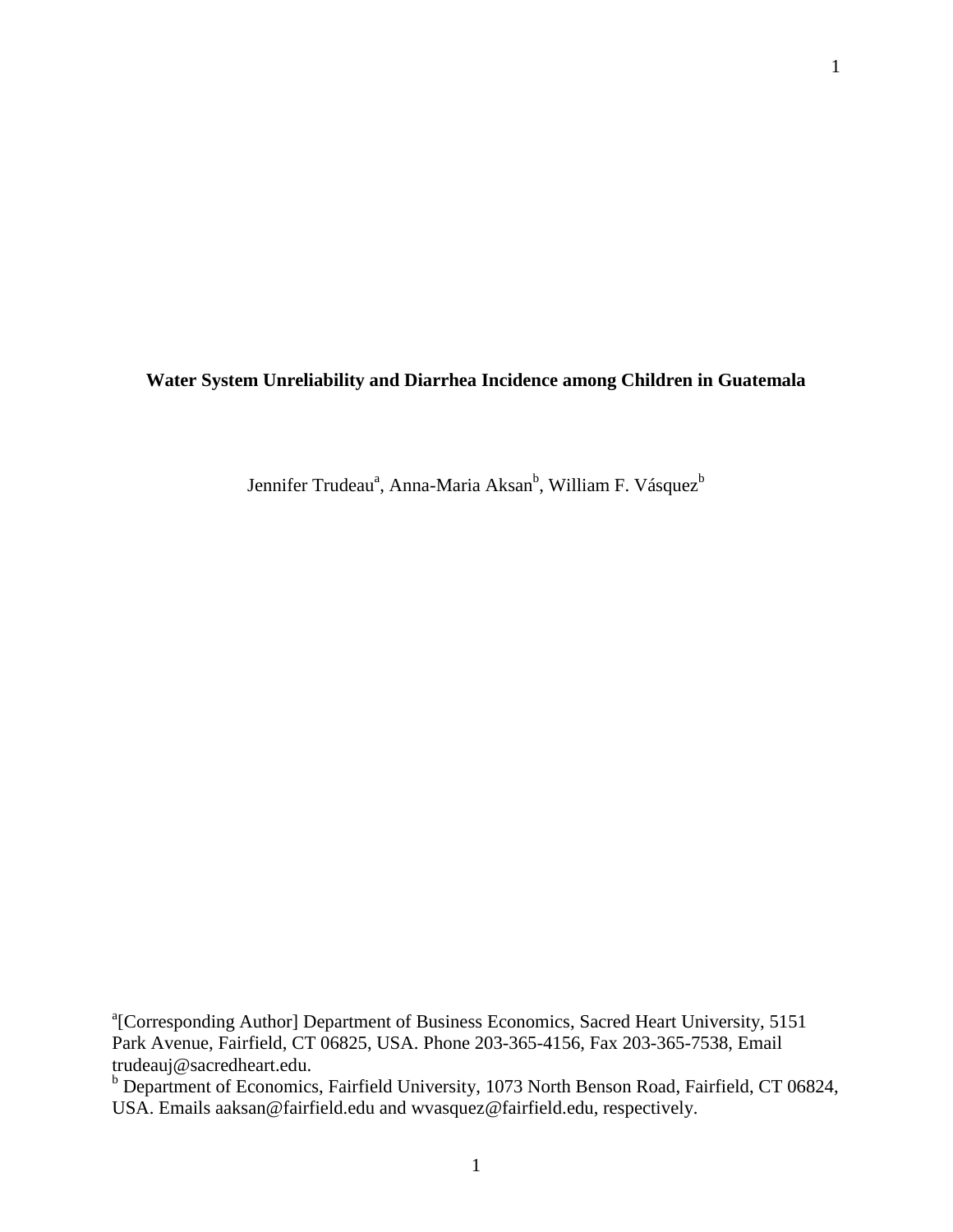# Abstract

Objectives: This article examines the effect of water system unreliability on diarrhea incidence among children aged 0-5 in Guatemala.

Methods: We use secondary data from a nationally-representative sample of 7,579 children to estimate the effects of uninterrupted and interrupted water services on diarrhea incidence. The national scope of this study imposes some methodological challenges due to unobserved geographical heterogeneity. To address this issue, we estimate mixed-effects logit models that control for unobserved heterogeneity by estimating random effects of selected covariates that can vary across geographical areas (i.e. water system reliability).

Results: Compared to children without access to piped water, children with uninterrupted water services have a lower probability of diarrhea incidence by approximately 33 percentage points. Conversely, there is no differential effect between children without access and those with at least one day of service interruptions in the previous month. Results also confirm negative effects of age, female gender, Spanish language, and garbage disposal on diarrhea incidence.

Conclusions: Public health benefits of piped water are realized through uninterrupted provision of service not merely access. Policy implications are discussed.

Keywords: Guatemala; diarrheal incidence; morbidity; tap water; service interruptions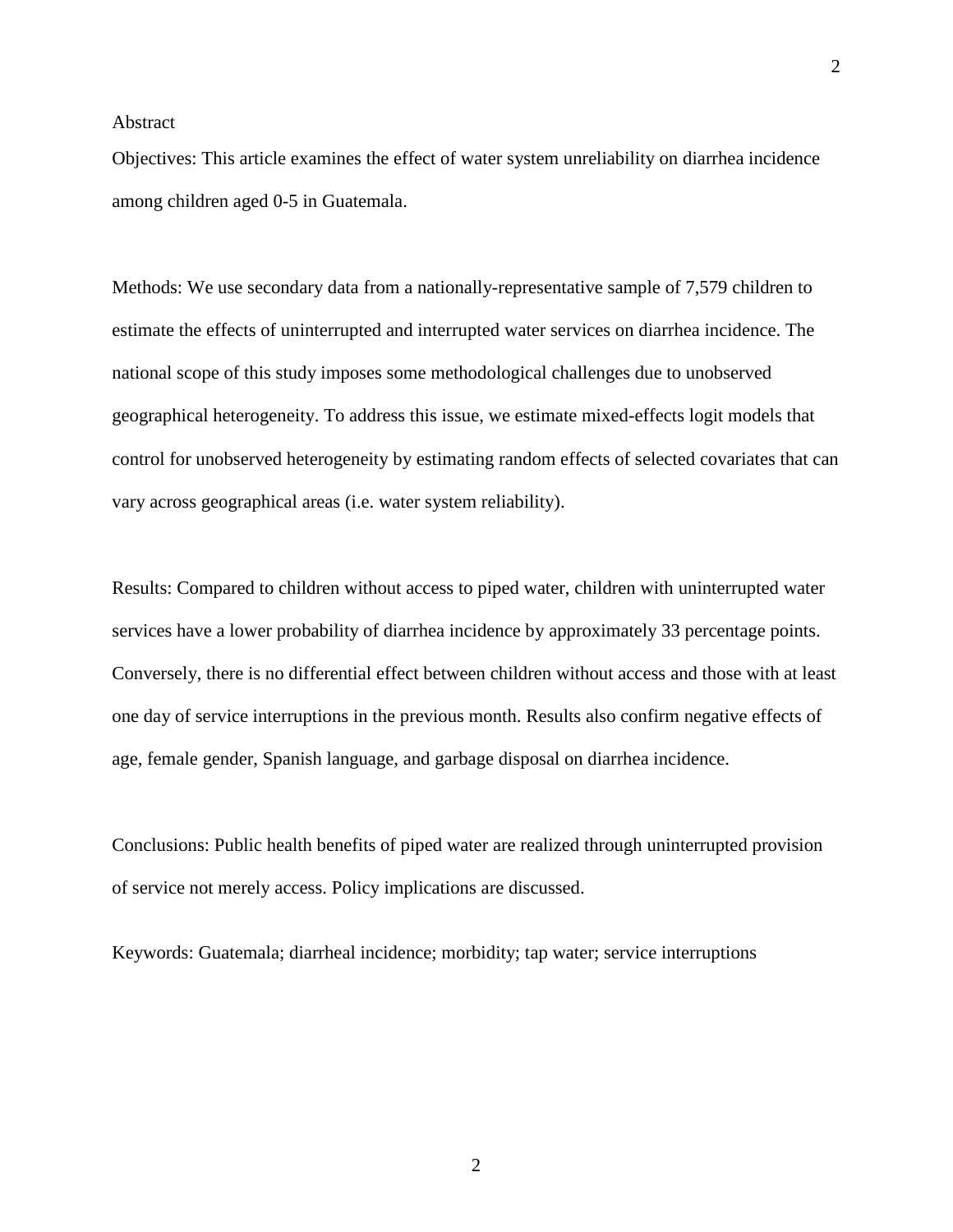3

#### Introduction

 $\overline{\phantom{a}}$ 

Diarrheal diseases remain a leading cause of child mortality worldwide, accounting for an estimated 9% of deaths among children aged 0-5 years (WHO 2015a). In Guatemala, diarrheal diseases account for an estimated 7% of child deaths and 13% of post neonatal deaths (aged 1-5) (UNICEF 2015). Moreover, the morbidity burden is high. During the Guatemalan Demographic and Health Survey conducted in 2008-2009, 23% of children aged 0-5 had experienced an episode of diarrhea in the two weeks prior to the survey (WHO 2015b). Repeated diarrheal infections contribute to the high rate of stunting among Guatemalan children, at 46.5% of those aged 0-5 (WHO 2015c; Checkley et al. 2008).

Approximately 88% of diarrhea-associated deaths are attributable to unsafe water, inadequate sanitation, and insufficient hygiene (Prüss-Üstün et al. 2008). With the potential to reduce mortality and morbidity, the Millennium Development Goals of 1990 included halving the proportion of people without access to safe drinking water and basic sanitation by 2015, and currently the Sustainable Development Goals call for universal provision worldwide by 2030. Globally, access to improved drinking water increased from  $76\%$  in 1990 to 91% in 2015.<sup>1</sup> Yet, over this period, several studies have found limited health improvements due to that increase (Wolf et al. 2014; Waddington et al. 2009; DeWilde et al. 2008). In Guatemala, for instance, a recent examination of piped water access found only modest reductions in diarrheal incidence among children (Vásquez and Aksan 2015).

As of 2014, 76.3% of Guatemalans had access to improved water services in the form of home connections to a water system and, to a lower extent, access to a public standpipe, with a

 $<sup>1</sup>$  The WHO/UNICEF Joint Monitoring Program for Water Supply and Sanitation defines improved access as having</sup> a piped household water connection located inside the user's dwelling or plot, or access to public taps/standpipes, tube wells or boreholes, protected dug wells or springs, and rainwater collection.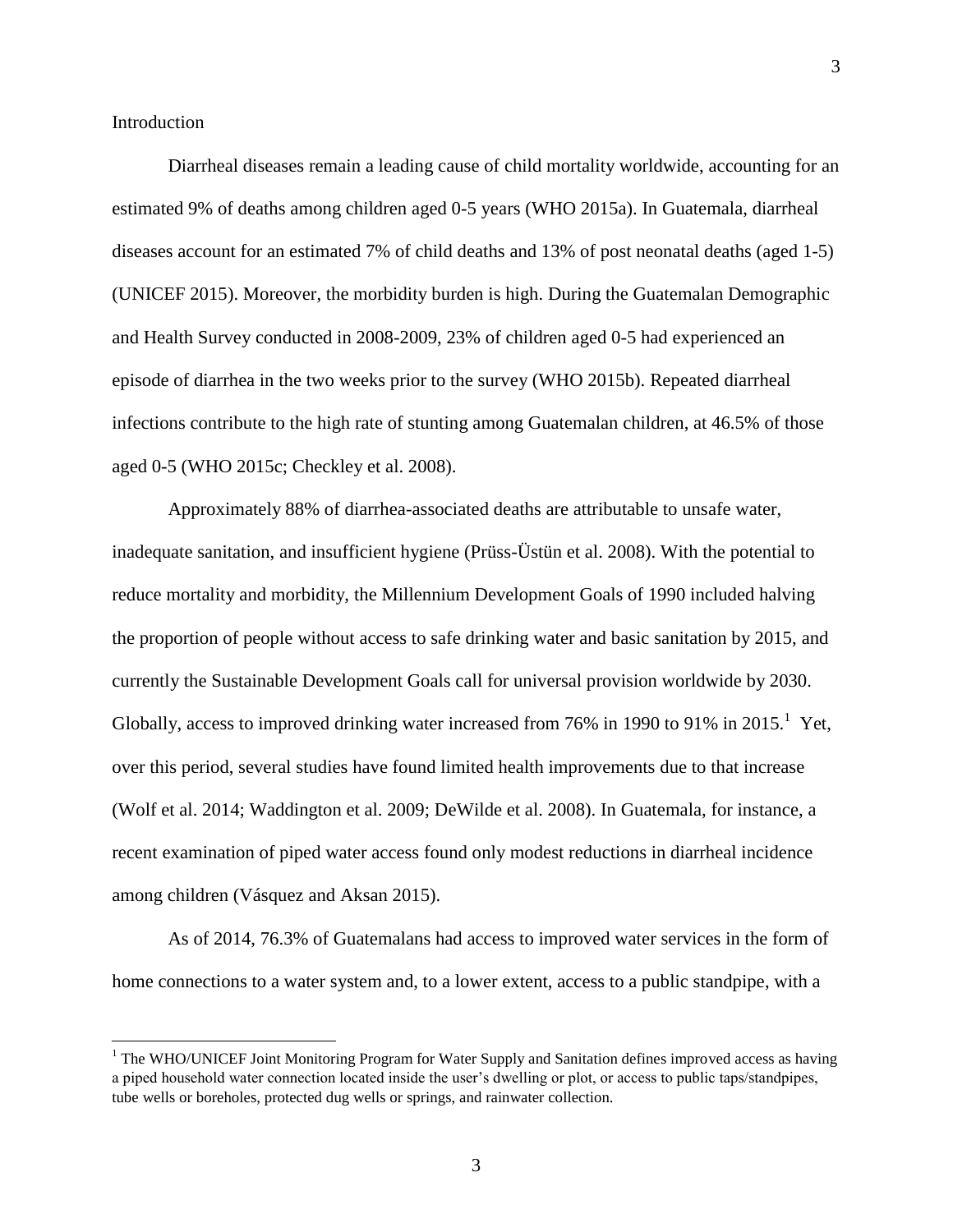large disparity in access between urban (89%) and rural (64%) households (SEGEPLAN 2015). As in many low- and middle-income settings around the world (Brown et al. 2013; Thompson et al. 2000; Schouten and Moriarty 2003), water services in Guatemala are frequently interrupted (Vásquez 2013, 2016b). To cope with these interruptions, households store water at home and collect water from alternative sources which may be of poor quality. Using survey data from a small town in western Guatemala, Vásquez (2016a) shows that household choice of storing water in second-hand barrels is directly related to water service interruptions. Water storage practices can breed disease if storage devices are not covered, sanitized appropriately, or are larger than necessary so that water is stored too long. Contamination due to water storage practices has been linked repeatedly to diarrheal disease (Gunther and Schipper 2013; Wolf et al. 2014) and growth of disease vectors such as the mosquito carrier of dengue (Majuru et al. 2016; Thompson et al. 2000). Households may also respond to supply interruptions by reducing water usage for personal and home hygiene such as bathing, handwashing, laundry, dishwashing, and washing floors (Evans et al. 2013; Majuru et al 2016; Smiley 2016; Wolf et al. 2014). Hygiene interventions, handwashing in particular, reduce the incidence of diarrhea (Aiello et al. 2008; Ejemot-Nwadiaro et al. 2015; Thompson et al. 2000; Waddington et al. 2009). Moreover, water supply unreliability can adversely affect water quality by introducing contaminants during periods of low pressure or supply interruption (Majuru et al. 2016; Wolf et al. 2014; Matsinhe et al. 2014).

Few studies have examined the link between water system unreliability and health outcomes. A study of two Ugandan water systems found that even a few days of interruption in water service, by forcing the populations to consume untreated surface water, completely negated many of the health benefits associated with having access to a treated water source, as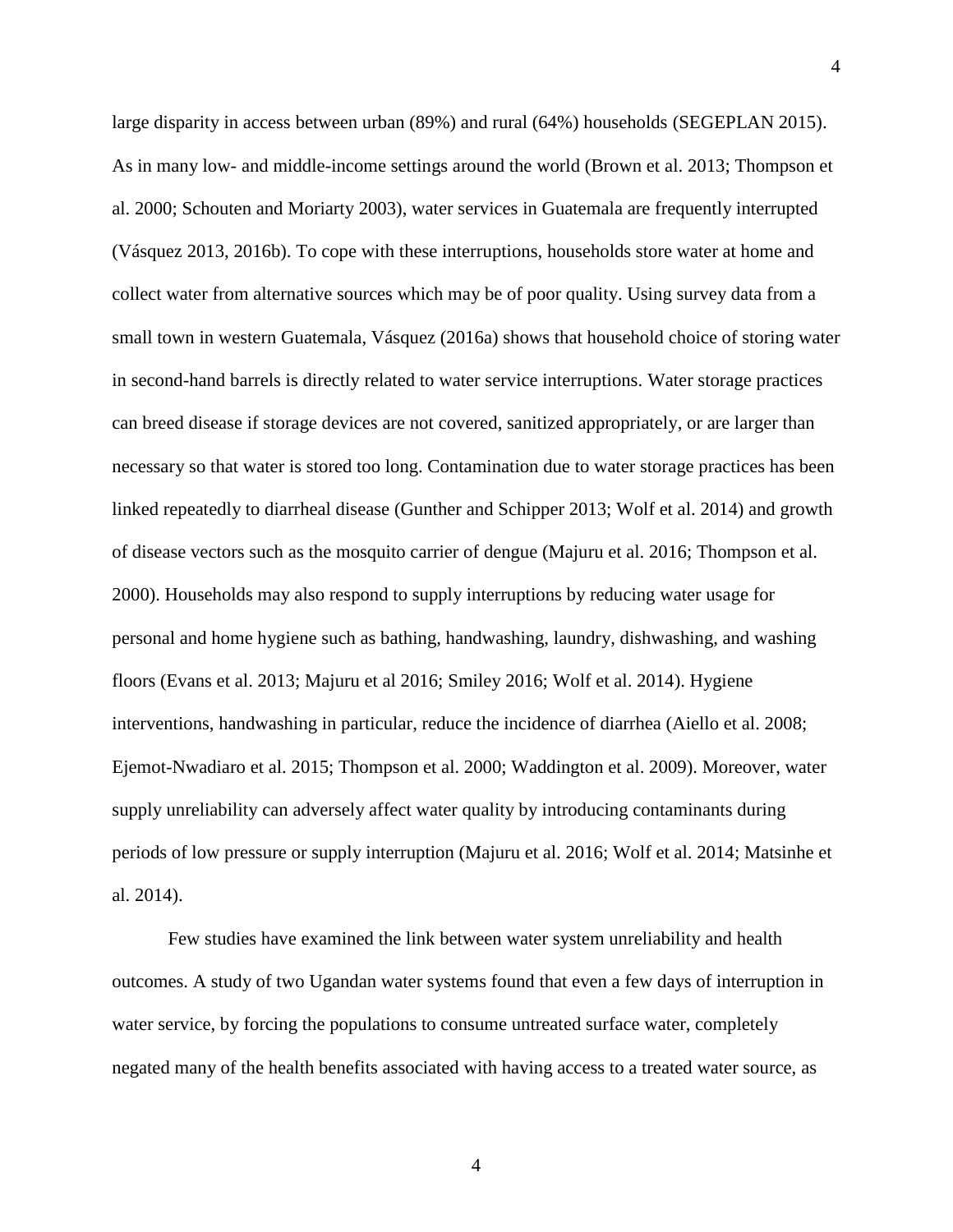measured by risk of infection by several common water-borne pathogens. Both adult and child morbidity were affected (Hunter et al. 2009). A study of three remote communities in rural South Africa yielded similar findings. While diarrheal incidence declined for two communities that implemented a water system relative to the third control, the decline was greater in the community where the system was more reliable (Majuru et al. 2011). Similarly, Jeandron et al. (2015) found that even a single day of interrupted water supply increased cholera incidence in Uvira, Democratic Republic of the Congo, especially in neighborhoods that rely more heavily on piped water. Frequent water service interruptions in Guatemala (Vásquez 2013, 2016b) could explain why prior studies have found a minimal impact of piped water access on diarrheal incidence among children there (e.g. Vásquez and Aksan 2015).

We investigate the effects of water service unreliability on diarrheal incidence among a nationally-representative sample of 7,579 children aged 0-5 in Guatemala. Although existing community level studies have demonstrated that water service interruptions negate the potential of piped water access to reduce morbidity in other developing countries (Hunter et al. 2009; Jeandron et al. 2015; Majuru et al. 2011), to the best of our knowledge we are the first to conduct this analysis using national level data. This broader scope imposes some methodological challenges due to geographical heterogeneity of unobserved characteristics (e.g. piped water quality and access to alternative fresh water sources) that could bias the results. We estimate a number of mixed-effects logit models to measure the effect of water service unreliability on diarrheal incidence among children while controlling for unobserved geographical heterogeneity in our data. Our findings indicate that diarrheal incidence is 32.9% lower among children living in households with reliable access versus those without piped water in the home, while diarrheal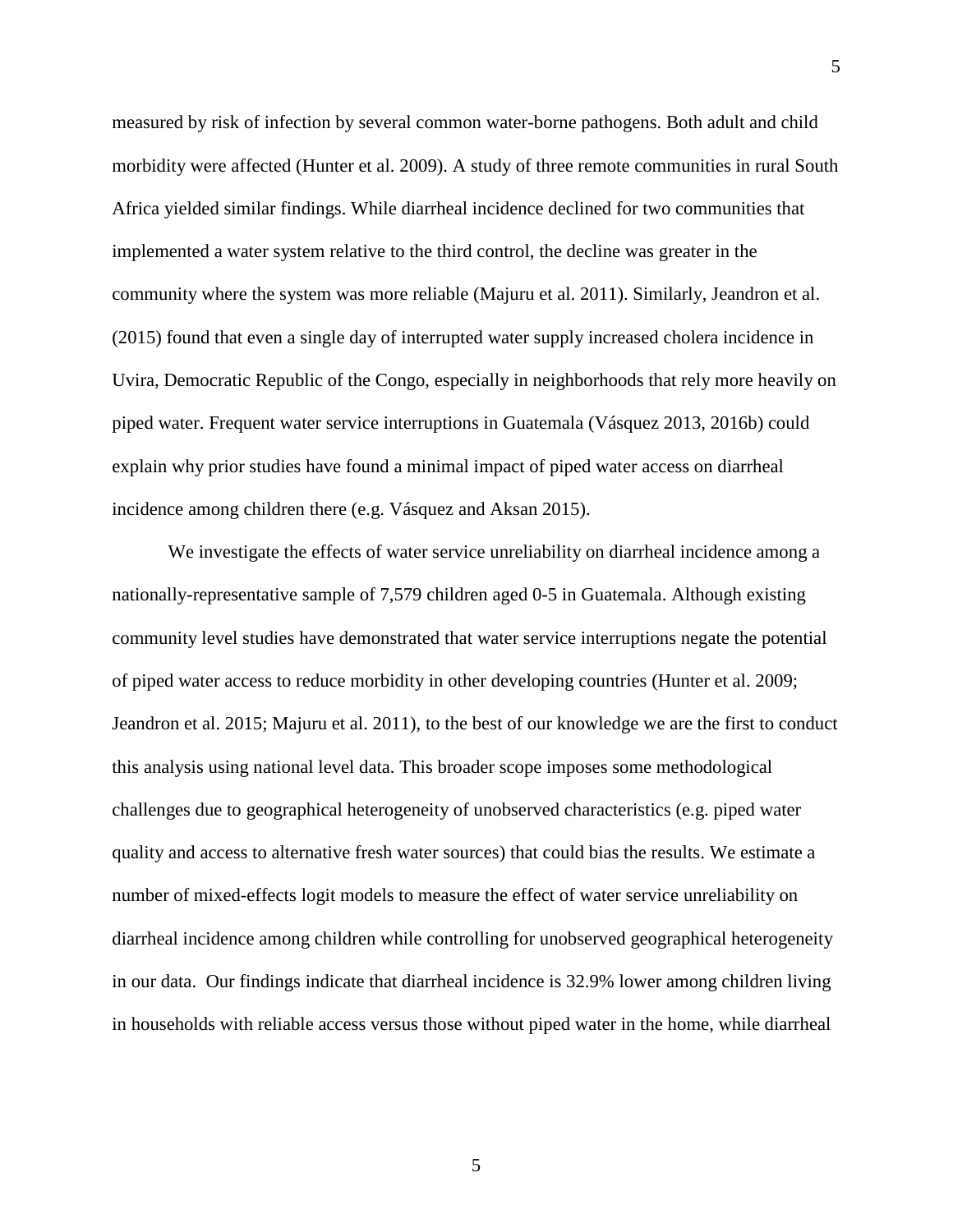incidence is similar between children in households without piped water and those with unreliable service.

6

#### Methods

This study uses secondary data from the 2014 Living Standards Measurement Survey, referred to as Encuesta Nacional de Condiciones de Vida 2014 (ENCOVI) in Guatemala. It is the most recent ENCOVI survey administered by the Guatemalan Institute of Statistics, designed to collect data on living standards and determinants of poverty. ENCOVI follows a two-stage sampling design to be representative at the national and departmental levels. The country is initially divided into rural and urban areas in 22 departments for a total of 44 areas. The first stage consists of a stratified sampling procedure implemented at the area level. Using indicators on unsatisfied basic needs, primary sampling units (PSUs) are classified into five strata (very low, low, medium, medium high, and high). A total of 1,037 PSUs are randomly selected in the first stage. In the second stage, two secondary sampling units (SSUs) consisting of clusters of households are systematically selected. A total of 11,536 households completed the questionnaire.

Sampled households report whether every child aged 0-5 in the residence suffered a diarrheal episode in the month prior to survey implementation (for a total of 7,579 children). Given the binary nature of this indicator, logit models may seem appropriate to investigate factors related to diarrhea incidence. However, considerable geographical heterogeneity may exist in service characteristics (e.g. quality and reliability of tap water) and related health policies and programs. For this reason, we estimate mixed-effects logit models that are suitable to investigate factors associated with diarrhea incidence in the presence of regional heterogeneity.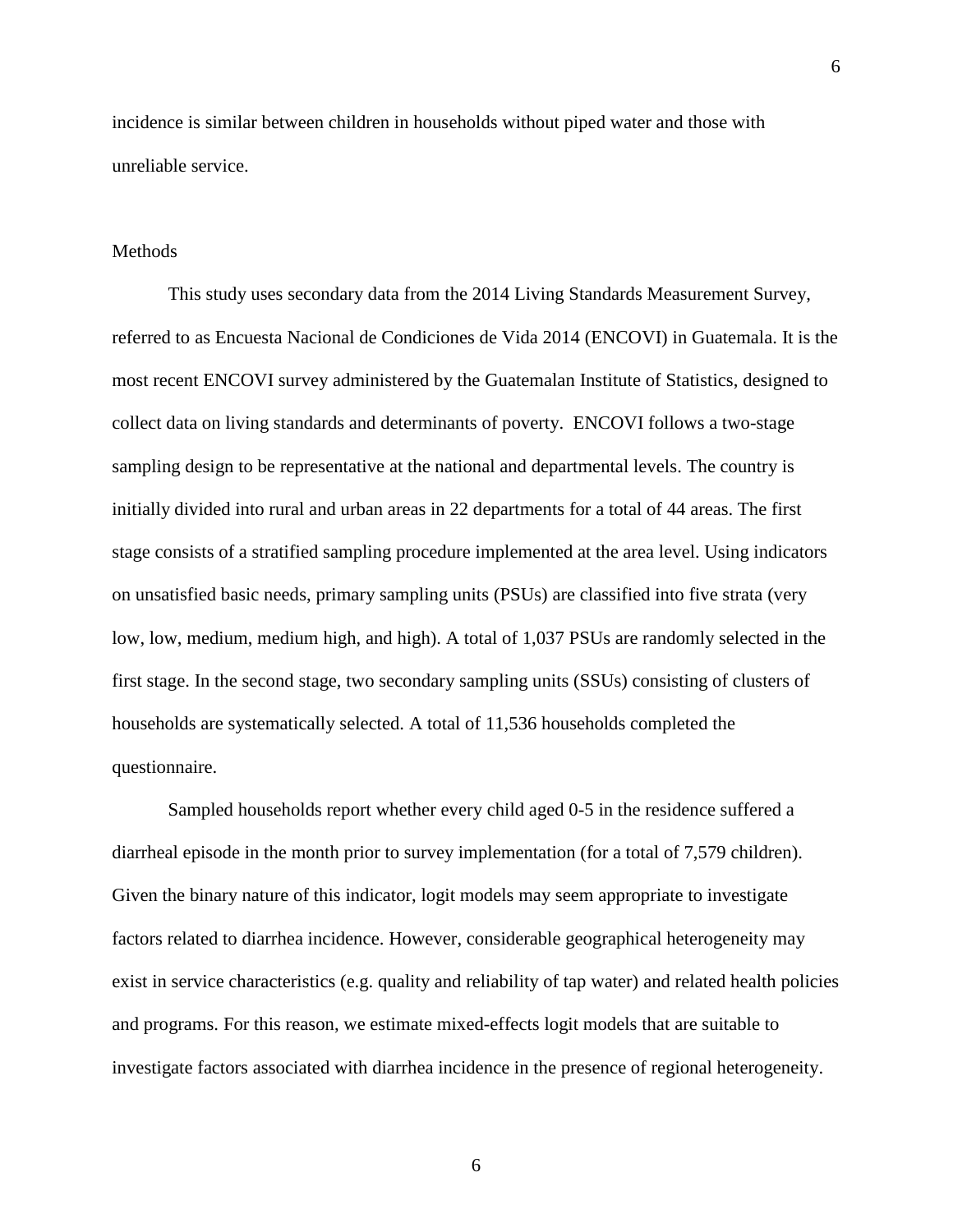Ferrer et al. (2008), Komarulzaman et al. (2016), and Vásquez and Aksan (2015) present recent examples of estimating mixed-effects models to identify factors determining the incidence of diarrhea, though its application is not limited to this outcome. For example, Adams et al. (2009) use multi-level mixed-effects models to investigate neighborhood-level variation in the socioeconomic determinants of chronic health outcomes, including obesity, diabetes, and physical and mental health reports.

Given the sampling strategy applied in ENCOVI, we implement a mixed-effects logit estimation with two levels. At the first level, the indicator DIARRHEA*ij* takes the value of one if child *i* in sampling area *j* experienced diarrhea in the month prior to the survey implementation. Otherwise DIARRHEA*ij* takes the value of zero. In the second level, we account for regional heterogeneity by allowing some coefficients to vary across PSUs. The two-level logit models are specified as follows:

$$
logit (p_{ij}) = X_{ij}\beta + Z_{ij}u_j + e_{ij}
$$
 (1)

where  $p_{ij}$  = Pr(DIARRHEA<sub>ij</sub> = 1), *X* is the vector of factors associated with diarrhea incidence, *Z* is a subset of factors assumed to have heterogeneous effects across sampling areas, and *e* is the error term that follows a logistic distribution.  $\beta$  is the vector of relevant fixed effect coefficients to be estimated; and  $u_i$  is a set of random effects that depict regional heterogeneity across sampling areas. The so-called random-intercept logit model is obtained when vector *Z* is reduced to a vector of ones. In this model, the effects of covariates on diarrhea incidence are assumed to be fixed, but the intercept is allowed to vary across geographical areas to account for heterogeneity. As an extension of this model, a subset of variables can be included in vector *Z* to estimate a random-coefficient logit model in which the estimated effects of those variables are allowed to randomly vary across geographical areas. We explore the possibility that water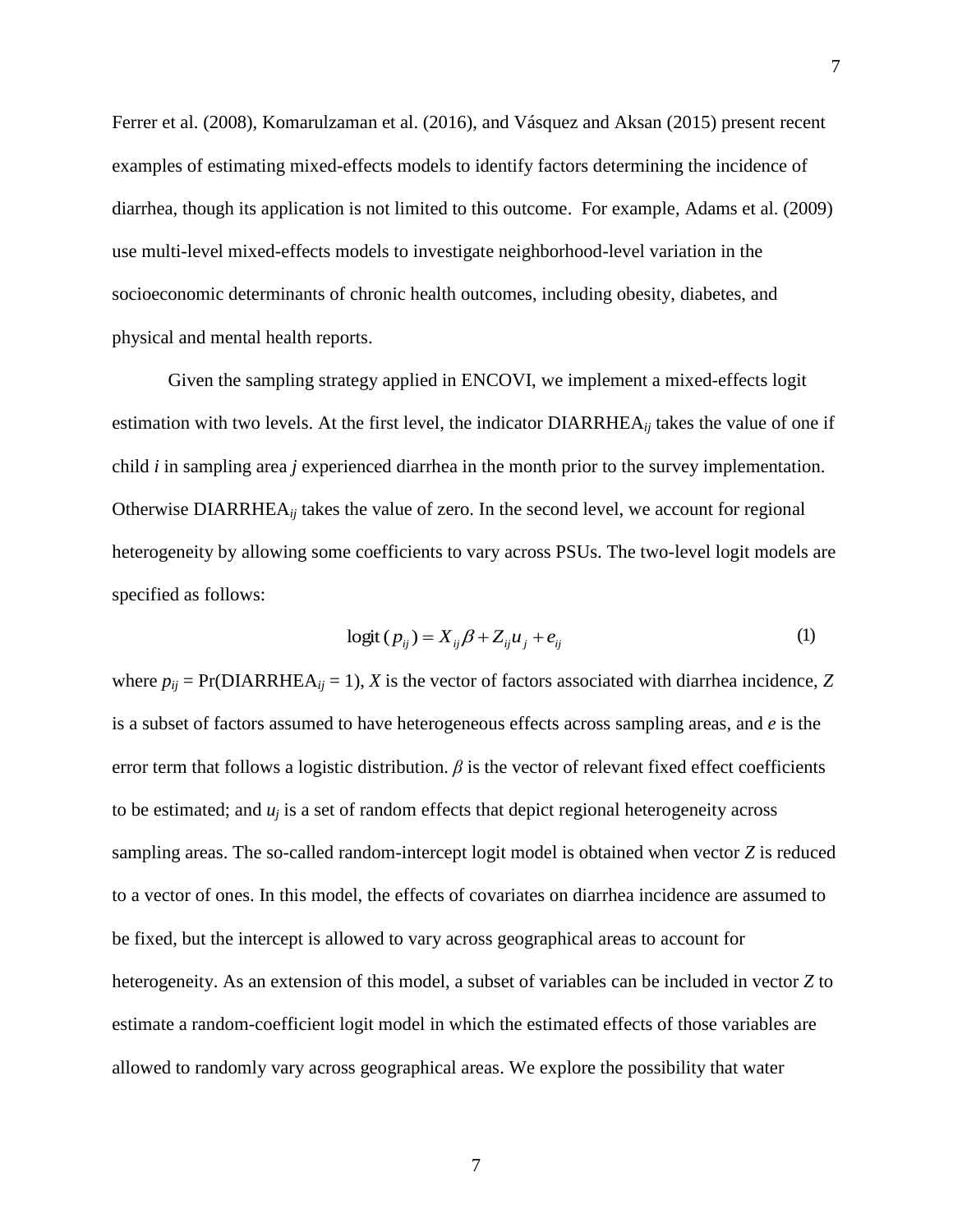service reliability can have mixed (fixed and random) effects on diarrhea incidence by including a reliability indicator in vector *Z*.

Table 1 presents the definitions of factors included in vector *X*. These factors include two binary indicators of the reliability of water service for houses that are connected to a water system: RELIABLE indicates that the household had zero service interruptions, and UNRELIABLE indicates that the household experienced service interruptions in at least one day of the month prior to survey implementation. Children in households without water services are used as base for comparison. We expect that reliable water services help reduce the incidence of diarrhea among children given that improved access to water facilitates hygiene practices at home (Cairncross and Valdmanis 2006). On the other hand, water service interruptions may induce households to adopt unsafe behaviors such as reducing hygiene practices and inappropriately storing water at home (Evans et al. 2013; Majuru et al. 2016; Vásquez 2016a; Wolf et al. 2014). Therefore, we hypothesize that unreliable services are ineffective in reducing diarrhea incidence.

Additional service characteristics include whether the house is connected to a sewer system and if it uses a garbage disposal service. Each measure may promote health by decreasing contamination via waste removal. Vásquez and Aksan (2015) find a negative association between sewer connections and diarrhea incidence in Guatemala, and Rego et al. (2005) observes a higher probability of diarrhea associated with environmental exposure to garbage, which has high contamination of feces in Salvador, Brazil. Vector *X* also accounts for the existence of a devoted room for the kitchen and for materials used in construction of the walls, roof and floor of the home. It is expected that improved housing conditions facilitate hygiene practices at home and in turn reduce diarrhea incidence. We control for home treatment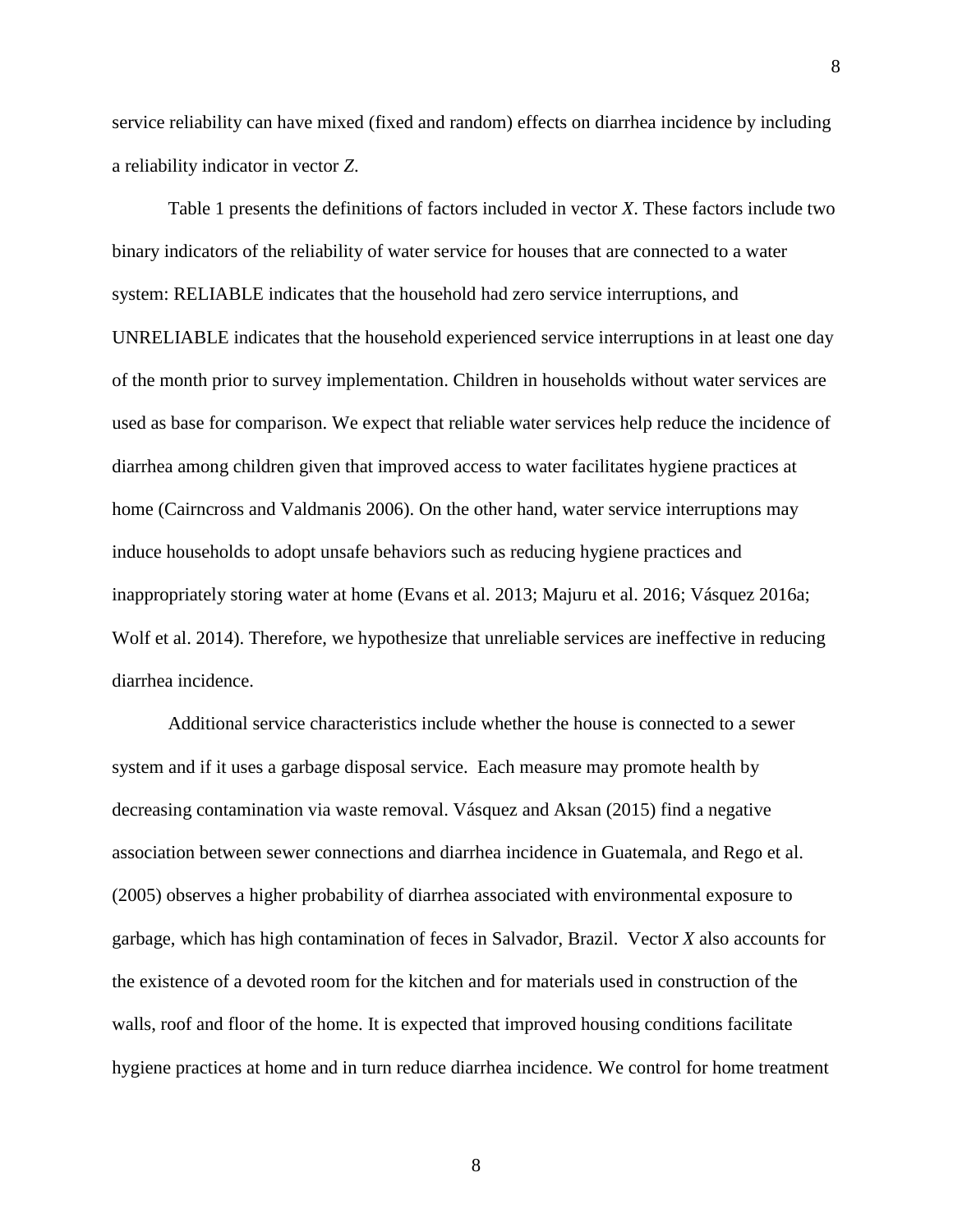of drinking water via filtration, boiling, chlorination or purchase of bottled water, which have been shown to reduce diarrhea incidence (Reller et al., 2003); although as previously discussed, the home treatment methods' beneficial effects could be mediated by ineffective storage practices (Vásquez 2016a), not available in our data. Finally, we include individual characteristics (i.e. age and gender), as well as household attributes (i.e. language spoken in the home, average number of people per room in residence and whether the home is located in a rural area) to account for heterogeneity within and across households. The models presented in the next section were estimated using the *logit* and *meqrlogit* commands in STATA v.14.

## Results

Table 1 summarizes the individual and household characteristics of the sample. At the national level, 19% of the sampled children had at least one incident of diarrhea in the last month. Approximately 43.9% live in a home that reports RELIABLE service, 26.4% live in a home with UNRELIABLE service, and 29.7% of children do not have access to piped water at home. Comparing children with and without diarrhea, as expected, children experiencing diarrhea live in households with lower prevalence of water access, reliable water access, and sewer and garbage service, and have worse physical housing characteristics. Water treatment patterns are less clear, with similar prevalence of chlorinating water among the two groups and less filtered and bottled water but more boiled water among household with diarrhea incidence. Interestingly, prevalence of unreliable water access is similar across the two groups. To determine which of these factors drive the difference in diarrhea incidence across children, we turn to regression analysis.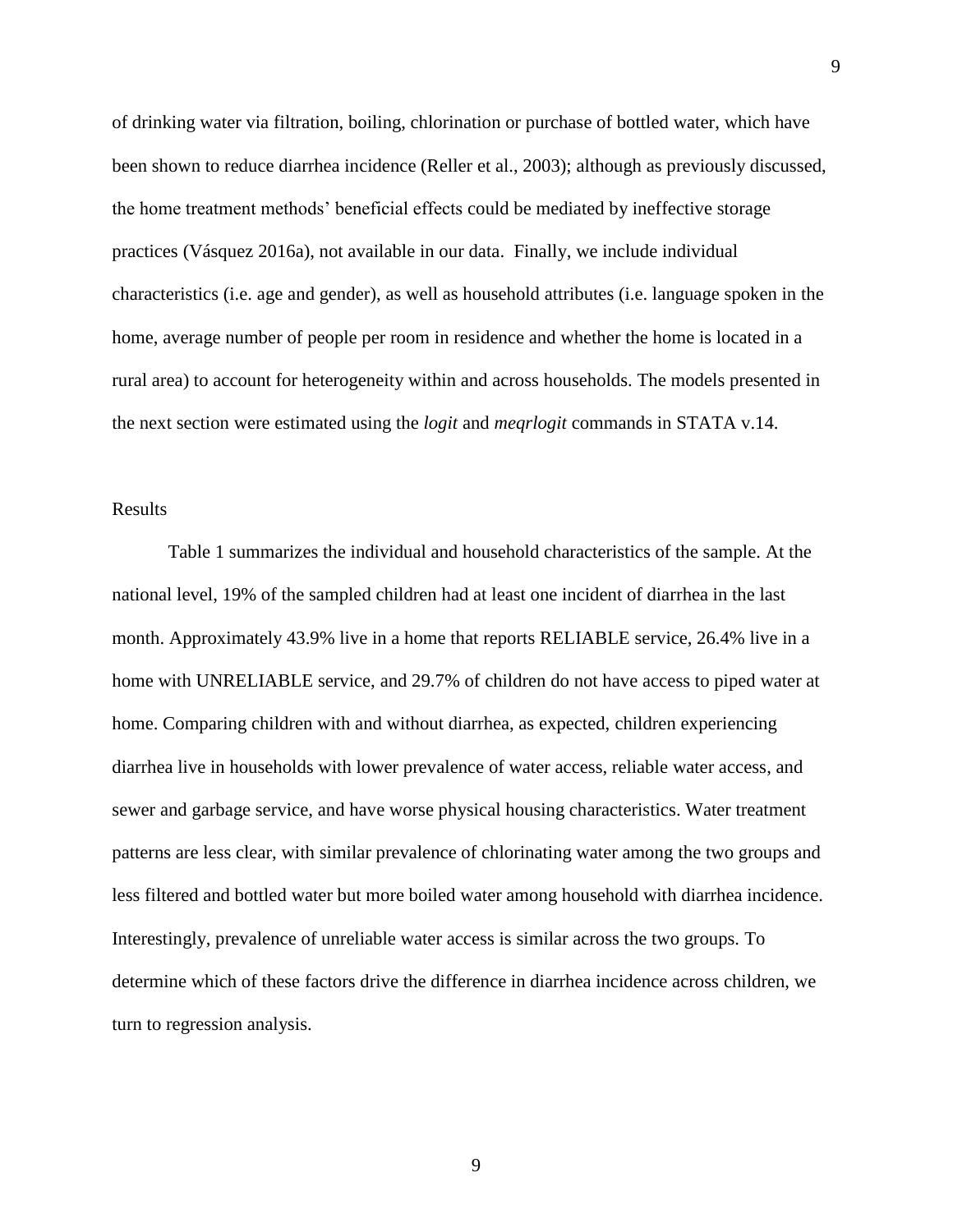Figure 1a shows considerable variation in diarrhea incidence across states. The highest incidence of diarrhea is observed in the northwestern states of Huehuetenango, Quiché, Alta Verapaz, and Baja Verapaz, and southwestern Retalhuleu (22.9 – 40.4%). Figure 1b demonstrates considerable geographic variation in access to water

10

(RELIABLE+UNRELIABLE), but the relationship with diarrhea incidence is not clear. For instance, Quiché and Baja Verapaz fall within the third quartile of access to piped water (68.7- 78.8%), yet they are among the states with highest incidence of diarrhea. Similarly, the southcentral state of Guatemala has one of the highest piped water coverage rates, but it remains among the states with moderately high diarrhea incidence (17.3-22.9%). Figure 2 presents a breakdown of the fraction of the population in each state that reports RELIABLE,

UNRELIABLE, or no service for the previous month in rank order of low to high diarrhea incidence. These figures suggest a negative link between RELIABLE and diarrhea, although there are some notable exceptions. For example, whereas Sololá has the second highest RELIABLE rate and highest access rate (RELIABLE+UNRELIABLE, 94%), it has the 10th highest rate of diarrhea. Figures 1 and 2 demonstrate considerable geographic heterogeneity in water service provision. Therefore, it is critical to control for regional heterogeneity in our empirical analysis.

Table 2 presents estimation results for three models that differ from each other in the specification of random effects, capturing regional heterogeneity of diarrhea incidence. Model 1 is a standard logit regression. Model 2 allows for random effects in the intercept (i.e. the randomintercept logit model), and Model 3 additionally allows for random effects in the estimate of reliability indicators (i.e. random-coefficient logit model). Likelihood ratio tests of these regressions indicate that the random-intercept and random-coefficient logit models outperform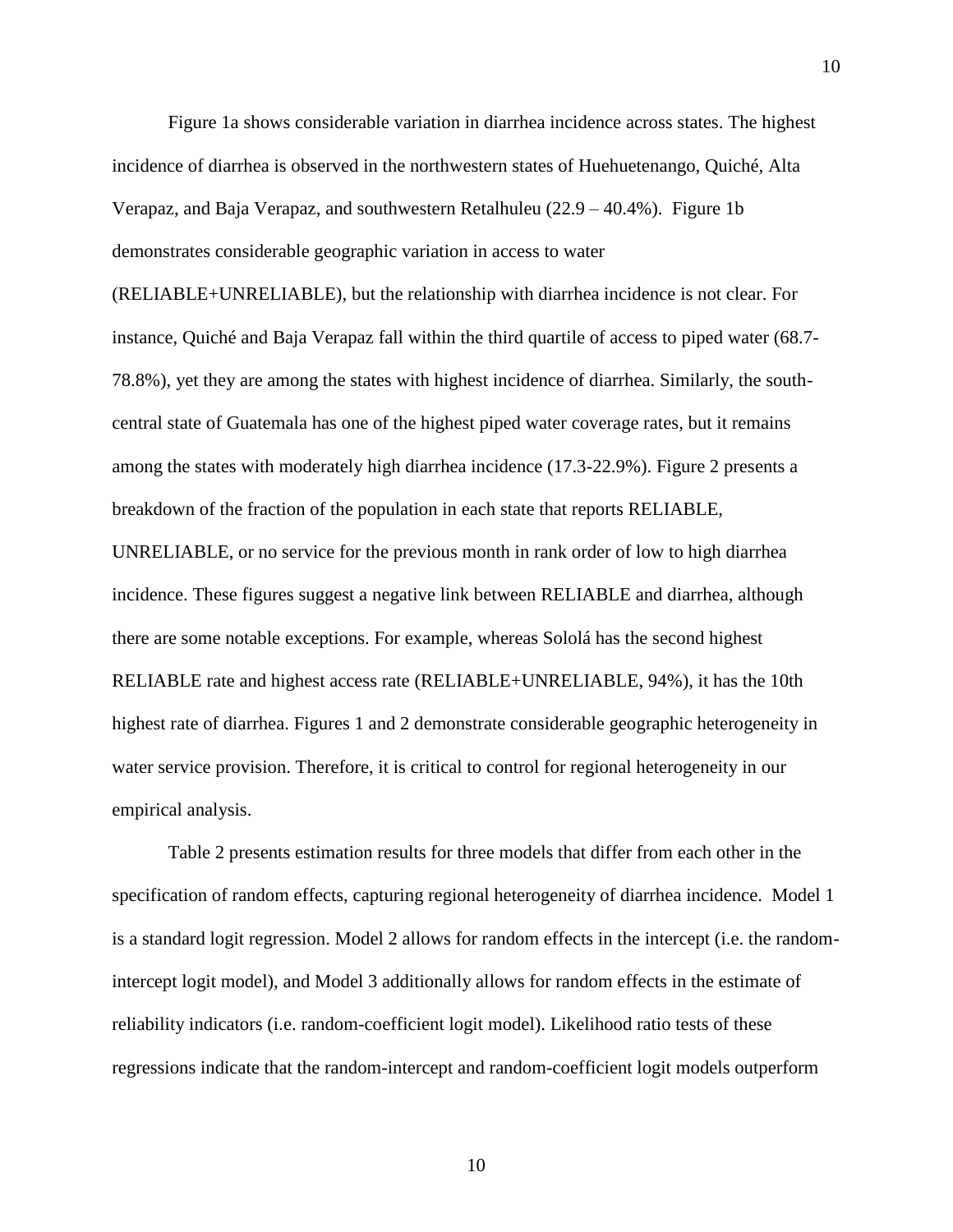the standard logit model. The Akaike and Bayesian information criteria (AIC and BIC) indicate that the specification of Model 3 better fits the data relative to Model 2, so we report the magnitude of the effects for our preferred specification. Yet, the results are robust across all model specifications.

As predicted, results indicate that having RELIABLE service significantly reduces the probability of reporting diarrhea incidence by 32.9% relative to no service. Correspondingly, if access to piped water is the key determinant of the beneficial effects on health, one would expect to find a similar, or slightly weaker, negative effect of UNRELIABLE on diarrhea incidence; however, we observe no significant effect. That is, there is no statistical difference in diarrhea incidence between children with unreliable services and those without access to piped water. With respect to individual, household and residential characteristics, we observe a 15% lower probability of diarrhea incidence for females compared to males, a 12.1% decrease by year of age, and a 21.2% decrease in households whose primary language is Spanish. Moreover, we find that the probability of diarrhea incidence decreases by 19.1% with household access to garbage disposal services, and 27.2% with having a devoted room for a kitchen.

We conduct a number of robustness checks to further validate our results. Table 3 presents the results across each of the three model specifications described above. First, we limit our analysis to the subsample of households with water service connections (UNRELIABLE+RELIABLE only) to contrast the effects of having a continuous water supply against UNRELIABLE service. The conditional sample, evaluated in Table 3, Panel A, yields consistent findings with the full sample. Relative to children in households with unreliable water services, we find a 28.9% decrease in the probability of reporting diarrhea for children belonging to RELIABLE households. This magnitude is on par with the reduction of diarrhea incidence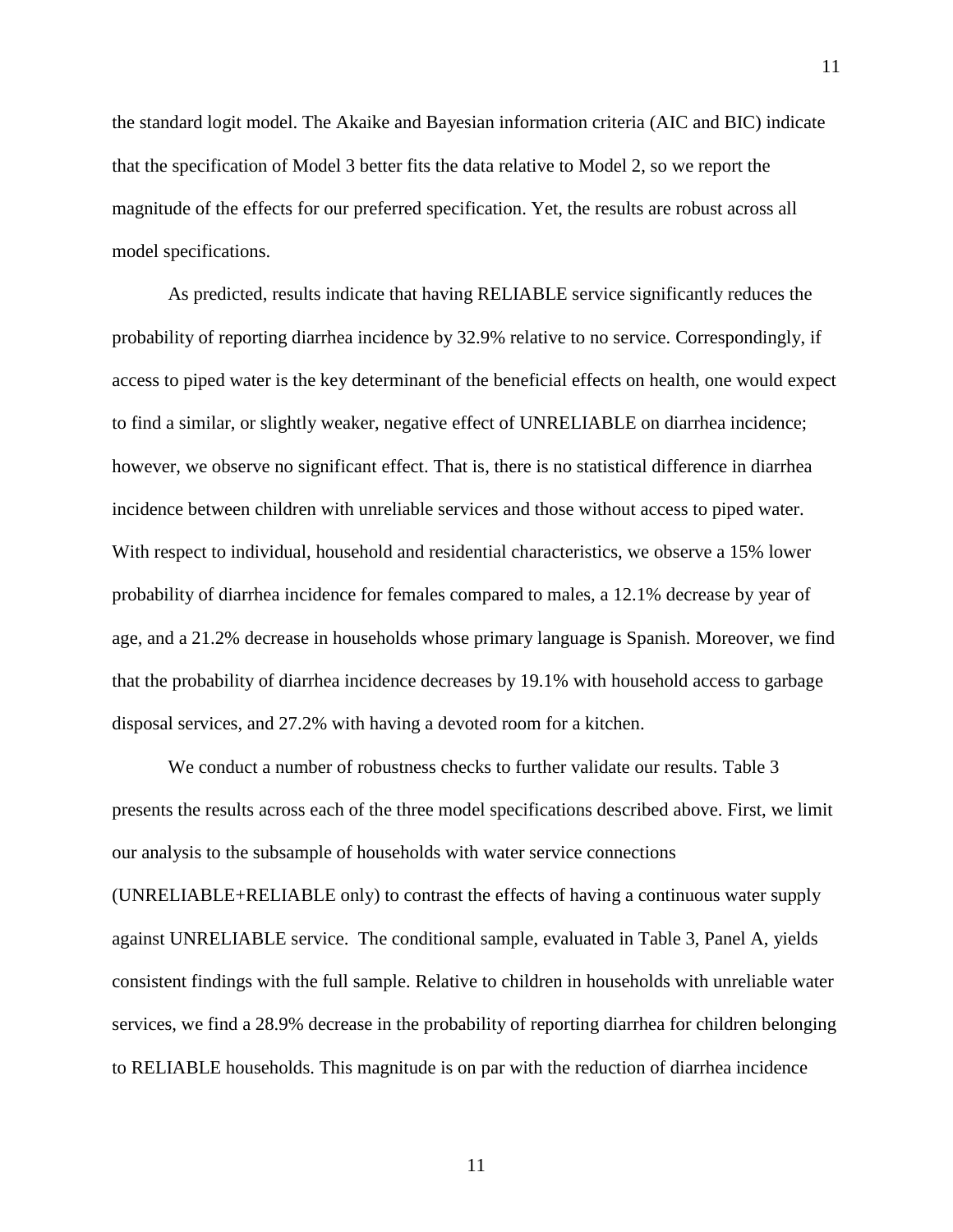observed relative to no connection in Table 2, and is further evidence that water provision is effective in fighting diarrhea incidence among children only if it is continuous.

12

In addition, in Panels B and C we consider whether heterogeneity in UNRELIABLE is driving the observed null effect in the full sample. Specifically, we test whether there are differences in the effect of UNRELIABLE across households with few service interruptions, one or two days, versus frequent service interruptions of two weeks or more. If the latter effect dominates the first, then our results demonstrate that extremely poor service and no connection are no different in promoting child health. The average number of days of service interruptions among the UNRELIABLE sample is 11.85 days, with the majority (39%) reporting 7 or fewer days of service interruptions. The rest of the breakdown is as follows: 11% report 8-14 days, 29% report 15 days, and 21% report 15+ days. Due to the large cluster of observations at 15 days, and to keep the treatment group sizes comparable, we limit the number of UNRELIABLE categories constructed to 3. We split our sample into two alternative cases, Panel B) 2 groups: 1- 14, 15+ days, and Panel C) 3 groups: 1-7, 8-14, 15+ days, and across each specification we find confirmation of our conclusions from Table 2. We continue to find that the only significant effects are associated with RELIABLE, with insignificant estimates of UNRELIABLE service across each of the INTERRUPT bins, even one week or less. Finally, in Panel D we test whether the results are driven by high interruptions by excluding all households reporting 15+ days of interruptions. Again, we find statistically significant effects of RELIABLE with similar pointestimates of 0.665 to 0.712, and no effect of UNRELIABLE.<sup>2</sup>

 $\overline{\phantom{a}}$ 

 $2^2$  A complete table of these regression results is available upon request.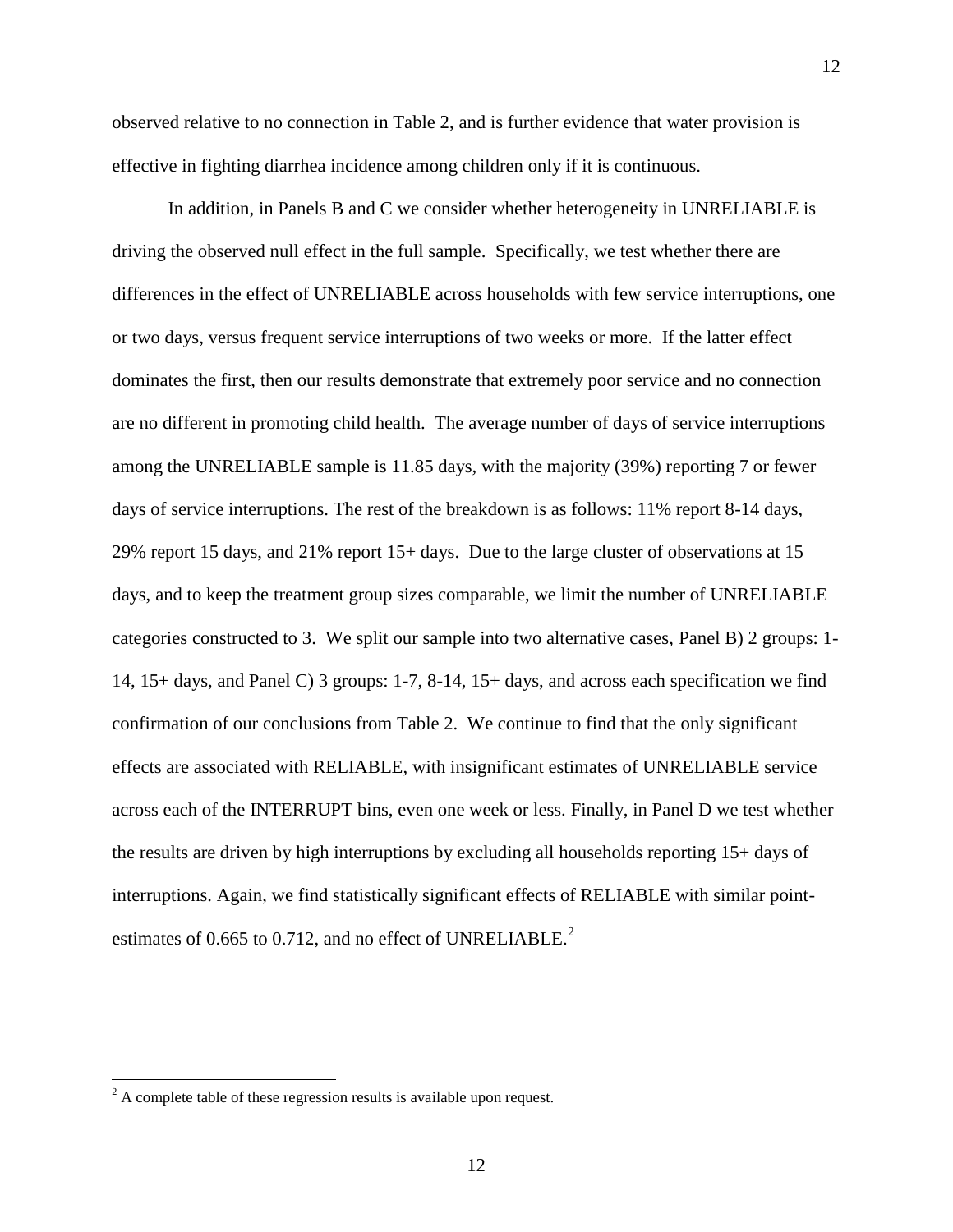#### **Discussion**

While the existing studies on the water-health nexus have evaluated the role of access to water sources, few of them have studied the role of service interruptions. Using a sample of children that is nationally representative of Guatemala, this study estimates the effects of water service reliability on diarrhea incidence among children while controlling for geographical heterogeneity and for characteristics of the children and their household. We present empirical evidence demonstrating that interruptions of water service provision have important implications for public health benefits. Our results suggest that although it may be necessary, access to tap water is not sufficient to promote public health if water service is unreliable, which is consistent with prior studies conducted at the community level (Hunter et al. 2009; Majuru et al. 2011; Jeandron et al. 2015). Moreover, these results may partially explain why previous studies have found scant health benefits from access to piped water (e.g. Waddington et al. 2009), or that benefits are heterogeneous across different locations (Vásquez and Aksan 2015).

One potential mechanism for this effect is that water service unreliability may induce households to store water at home using devices that allow water recontamination, e.g. storage in second-hand barrels (see Vásquez 2016a), in turn increasing the probability of diarrheal disease due to contamination as recently demonstrated in Gunther and Schipper (2013) and Wolf et al. (2014). A second consideration is that households may respond to service interruptions by reducing water usage for personal and home hygiene (Evans et al. 2013; Majuru et al. 2016; Wolf et al. 2014), which may expose children to pathogens that put their health at risk. Water recontamination can also occur in pipelines during periods of low pressure or supply interruption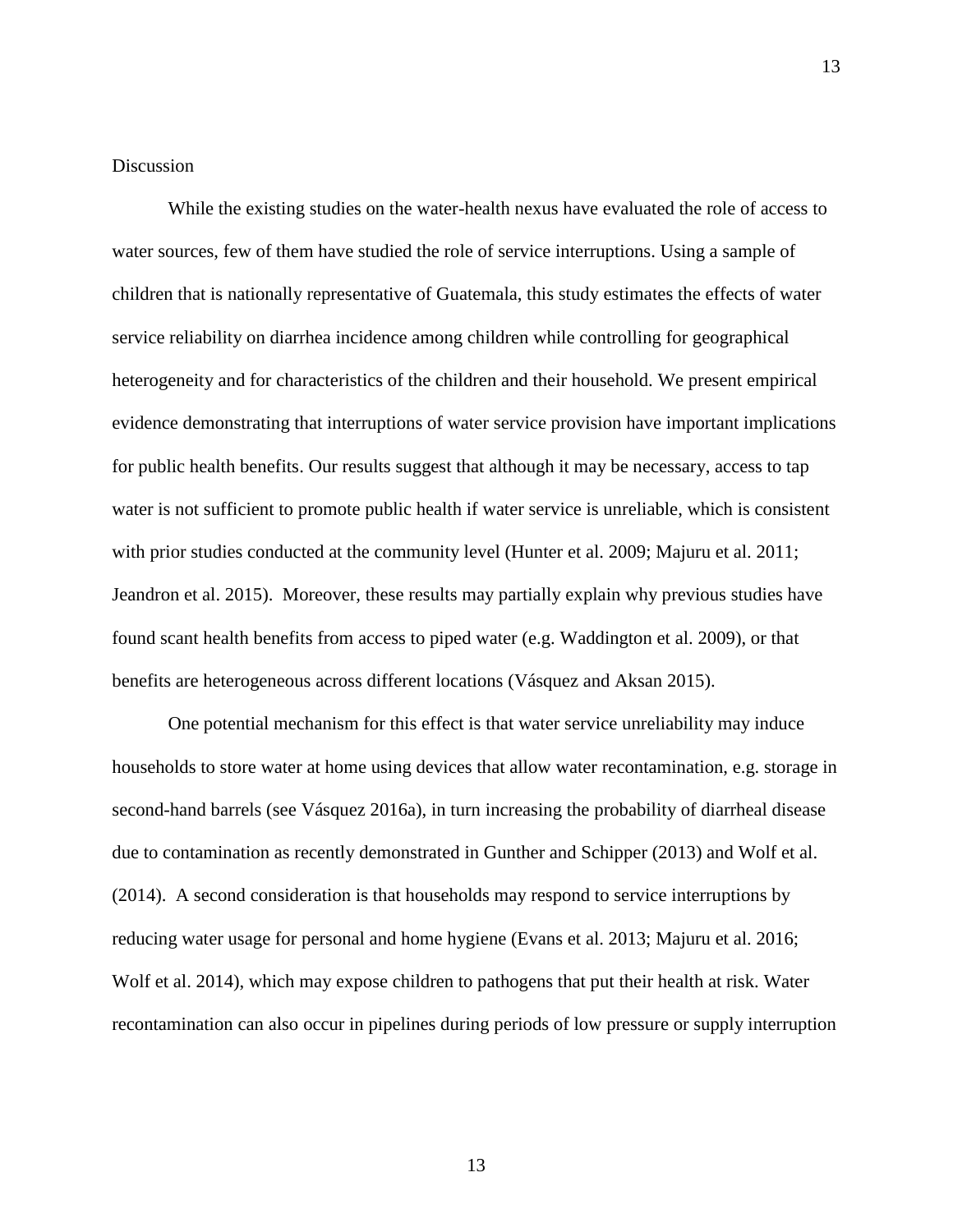(Majuru et al. 2016; Wolf et al. 2014; Matsinhe et al. 2014), resulting in similar probabilities of contamination and illness across houses with unreliable or without water service.

Our results offer a clear mid- to long-term policy recommendation. While almost 25% of Guatemalan households are yet to be connected to a water system, improvements in water service reliability are required to fully deliver health benefits of that access. Of our sample of 7,579 children, approximately 26% did not experience a reduction of the likelihood of diarrhea incidence despite having access to piped water because those services were interrupted at least one day in the month prior to implementing the survey. Therefore, to promote health, interventions should focus on improvements in the reliability of water services for all (Brocklehurst and Slaymaker 2015). This includes proper maintenance of existing infrastructure and regular monitoring of water service delivery. Government decisions regarding financing for new projects that increase access to water taps should weigh the benefit of timely but unreliable access against the costs of continued diarrhea incidence and long-term maintenance of inefficient infrastructure. Additionally, in the short term, better communication between providers and users on the anticipated duration of water service interruptions may allow households to better prepare alternatives, reducing the likelihood of using contaminated sources.

The estimated models also identify socio-demographic characteristics that affect diarrhea incidence among children. Our findings indicate reductions in the probability of reporting diarrhea associated with being female, by age, and in households whose primary language is Spanish. These results are consistent with the literature that finds males more susceptible to diarrheal disease due to greater environmental exposure (Melo et al. 2008), and the dual threat of underdeveloped immune systems and high risk of contamination of weaning foods for infants (Lanata 2003). Given that households whose primary language is Spanish are more likely to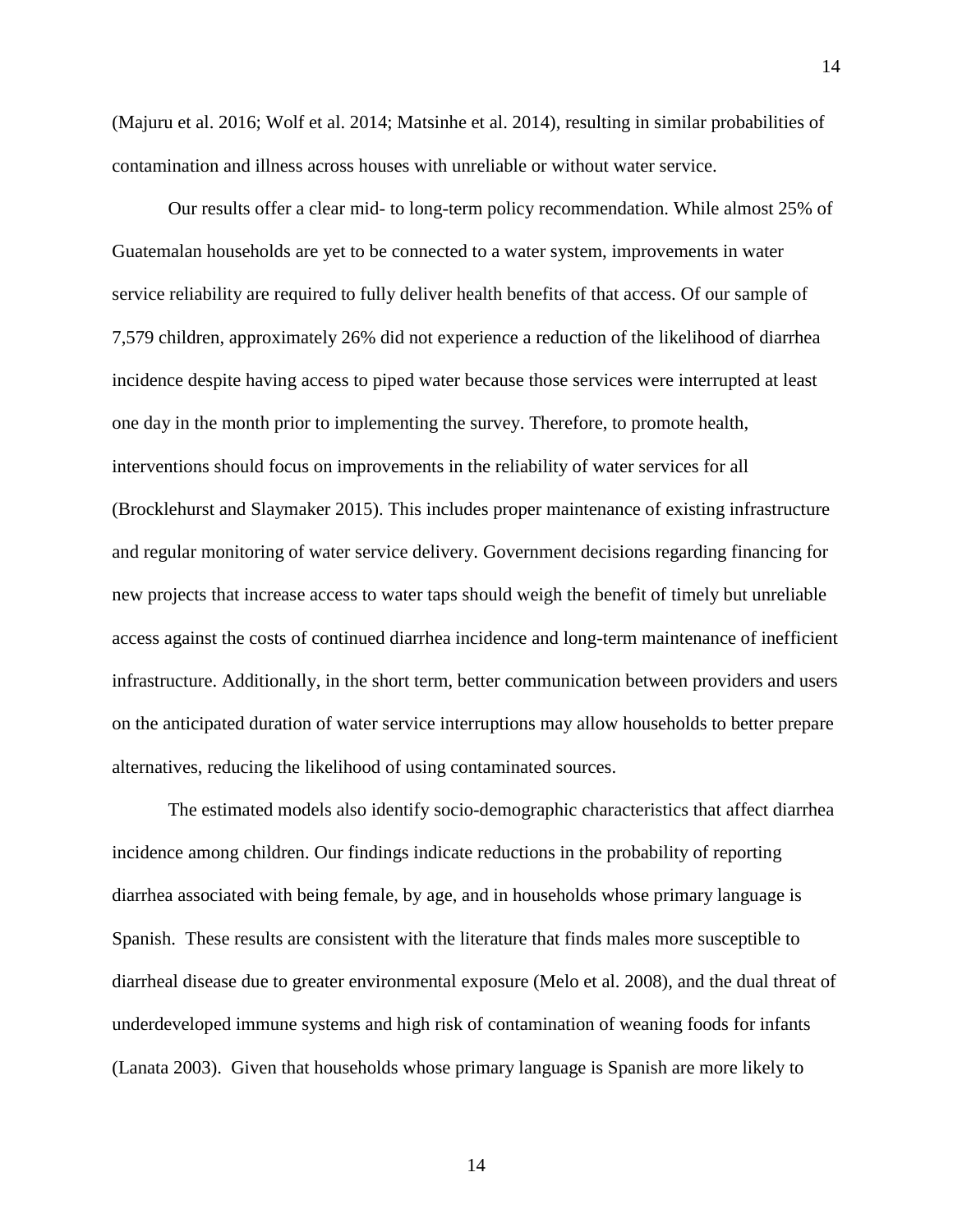have received formal education (Edwards 2002, McEwan and Trowbridge 2007), this population may be better equipped to follow public health publications or health promoter recommendations on best practices in hygiene. Additionally, the probability of diarrhea incidence decreases with access to garbage disposal services and having a devoted kitchen, consistent with prior studies on exposure to garbage in the environment (see, for example, Rego et al. 2005) and reduced contamination of food supplies, as in Ferrer et al. (2008) in Salvador, Brazil. Reassuringly our results are similar in the random-intercept and random-coefficient models, which account for any remaining heterogeneity across regions (e.g. access to alternative fresh water sources).

We find no evidence to support the hypotheses that diarrhea incidence decreases with inhome water treatments and access to sanitation services in the form of sewerage systems. Our result is consistent with Vásquez and Aksan (2015) in observing that in-home water treatments (i.e. boiling and treating water with chlorine) are ineffective in reducing diarrhea incidence among children in Guatemala. Vásquez and Aksan (2015) argue this may be explained by recontamination of treated water due to inappropriate storage practices. Our results diverge in that we find no effect of connections to sewerage systems. Vásquez and Aksan (2015), however, do not control for access to garbage disposal services which may confound the effects of sewerage services due to simultaneous provision in some areas. In our sample, approximately 63% of children in households with sewerage system connections had access to garbage disposal services as well. By controlling for garbage disposal services, this study disentangles the effects of different forms of sanitation services.

As any other study, this one is not without limitations. In the survey data used here, information on diarrhea incidence was limited to children aged 0-5. Yet, it would be relevant to analyze the effects of water service interruptions on diarrhea incidence among children older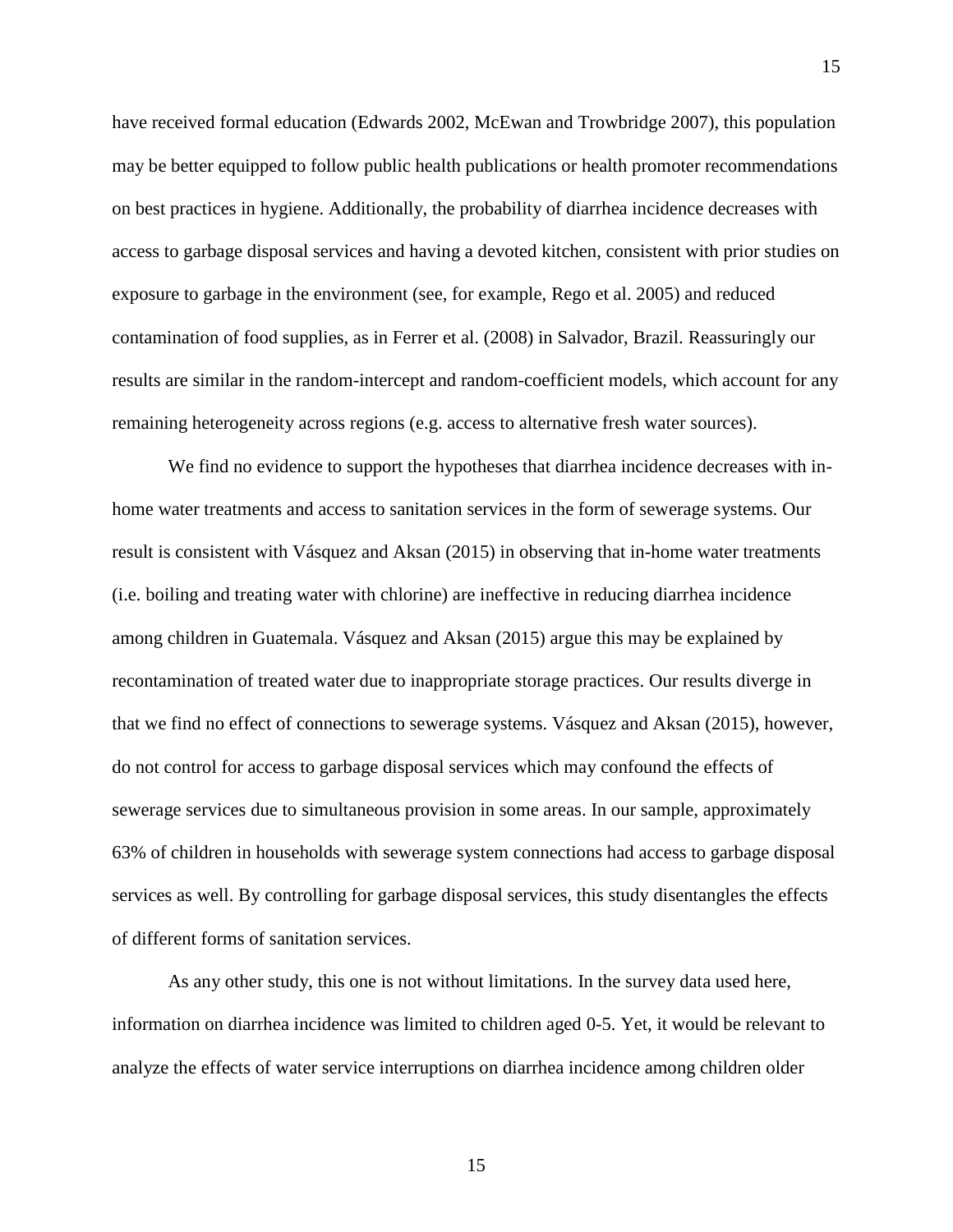than five years and adults, as continuous episodes of illnesses may have long-term effects on learning and productivity (Case et al. 2005). Those effects may be estimated using the methodology presented in this study. As another logical extension to our analysis, future studies can better identify mechanisms between water service unreliability and diarrhea incidence among children to inform the most effective short run coping strategies until system reliability is improved. Although our survey data does not report household storage practices or the alternative water sources that a household with interrupted supply of piped water might use, future research could consider how households cope with service interruptions of varying lengths and the quality of water storage methods employed.

## Compliance with Ethical Standards

Disclosure of potential conflicts of interest: We certify that there is no external funding for this research nor does any participant benefit from the results of the study.

Research involving Human Participants and/or Animals: Our research utilizes secondary data that was previously collected in Guatemala.

Informed consent: Our research utilizes secondary data and thus does not require informed consent.

#### References

Adams RJ, Howard N, Tucker G, Appleton S, Taylor AW, Chittleborough C, Gill T, Ruffin RE, Wilson DH (2009) Effects of area deprivation on health risks and outcomes: A multilevel, crosssectional, Australian population study. Int J Public Health 54: 183-192.

Aiello AE, Coulborn RM, Perez V, Larson EL (2008) Effect of hand hygiene on infectious disease risk in the community setting: A meta-analysis. Am J Public Health 98(8): 1372-1381. doi:10.2105/AJPH.2007.124610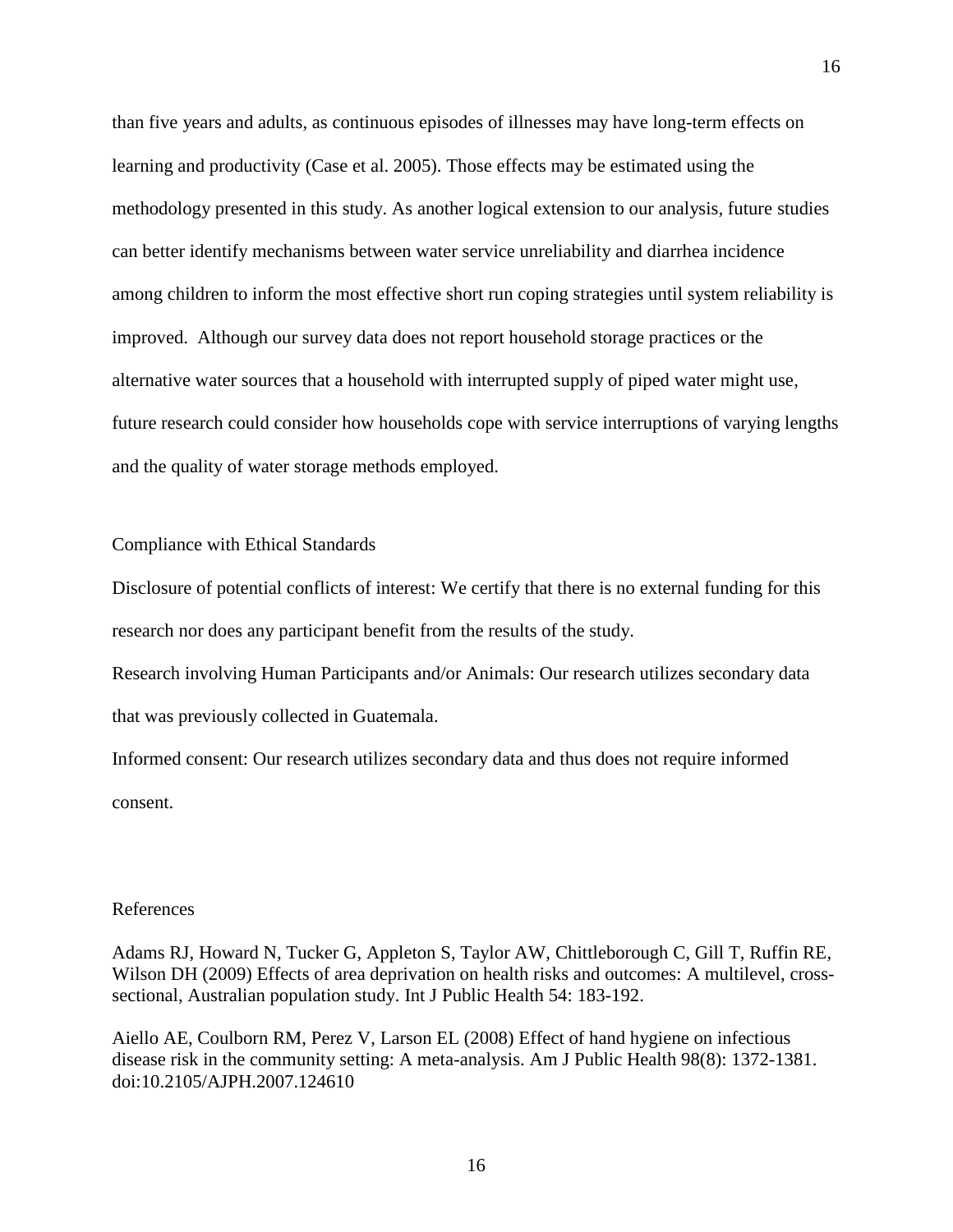Brocklehurst C, Slaymaker T (2015) Continuity in Drinking Water Supply. PLoS Med 12(10): e1001894. https://doi.org/10.1371/journal.pmed.1001894

17

Brown J, Hien VT, McMahan L, Jenkins MW, Thie L, Liang K, Printy E, Sobsey MD (2013) Relative benefits of on-plot water supply over other 'improved' sources in rural Vietnam. Trop Med Int Health 18: 65–74. doi:10.1111/tmi.12010

Cairncross S, Valdmanis V (2006) Water supply, sanitation, and hygiene promotion. In: Jamison DT, Breman JG, Measham AR, Alleyne G, Claeson M (eds) Disease Control Priorities in Developing Countries, 2nd edn. Washington (DC): The International Bank for Reconstruction and Development / The World Bank. Chapter 41. Available from: https://www.ncbi.nlm.nih.gov/books/NBK11755/ Co-published by Oxford University Press, New York.

Case A, Fertig A, Paxson C (2005) The lasting impact of childhood health and circumstance. J of Health Econ 24(2): 365-389

Checkley W, Buckley G, Gilman RH, Assis AM, Guerrant RL, Morris SS, Molbak K, Valentiner-Branth P, Lanata CF, Black RE (2008) The Childhood Malnutrition and Infection Network. Multi-country analysis of the effects of diarrhoea on childhood stunting. Int J Epidemiol 37(4): 816-830. doi:10.1093/ije/dyn099

deWilde CK, Milman A, Flores Y, Salmerón J, Ray I (2008) An integrated method for evaluating community-based safe water programmes and an application in rural Mexico. Health Policy Plann*,* 23(6): 452-464. doi: 10.1093/heapol/czn017

Edwards J (2002) Education and Poverty in Guatemala, World Bank Guatemala Poverty Assessment Program (GUAPA) Technical Paper No. 3

Ejemot-Nwadiaro RI, Ehiri JE, Arikpo D, Meremikwu MM, Critchley JA (2015) Hand washing promotion for preventing diarrhea. The Cochrane Database of Systematic Reviews, 9: 1-95. doi:10.1002/14651858.CD004265.pub3

Evans B, Bartram J, Hunter P, Williams AR, Geere J, Majuru B, Bates L, Fisher M, Overbo A, Schmidt W (2013) Public health and social benefits of at-house water supplies*.* University of Leeds: Leeds, UK, 1-61

Ferrer S, Strina A, Jesus SR, Ribeiro HC, Cairncross S, Rodrigues LC, Barreto M (2008) A hierarchical model for studying risk factors for childhood diarrhoea: a case-control study in a middle-income country. Int J Epidemiol, 37(4): 805-815

Gunther I, Schipper Y (2013) Pumps, germs and storage: The impact of improved water containers on water quality and health. Health Econ, 22(7): 757-774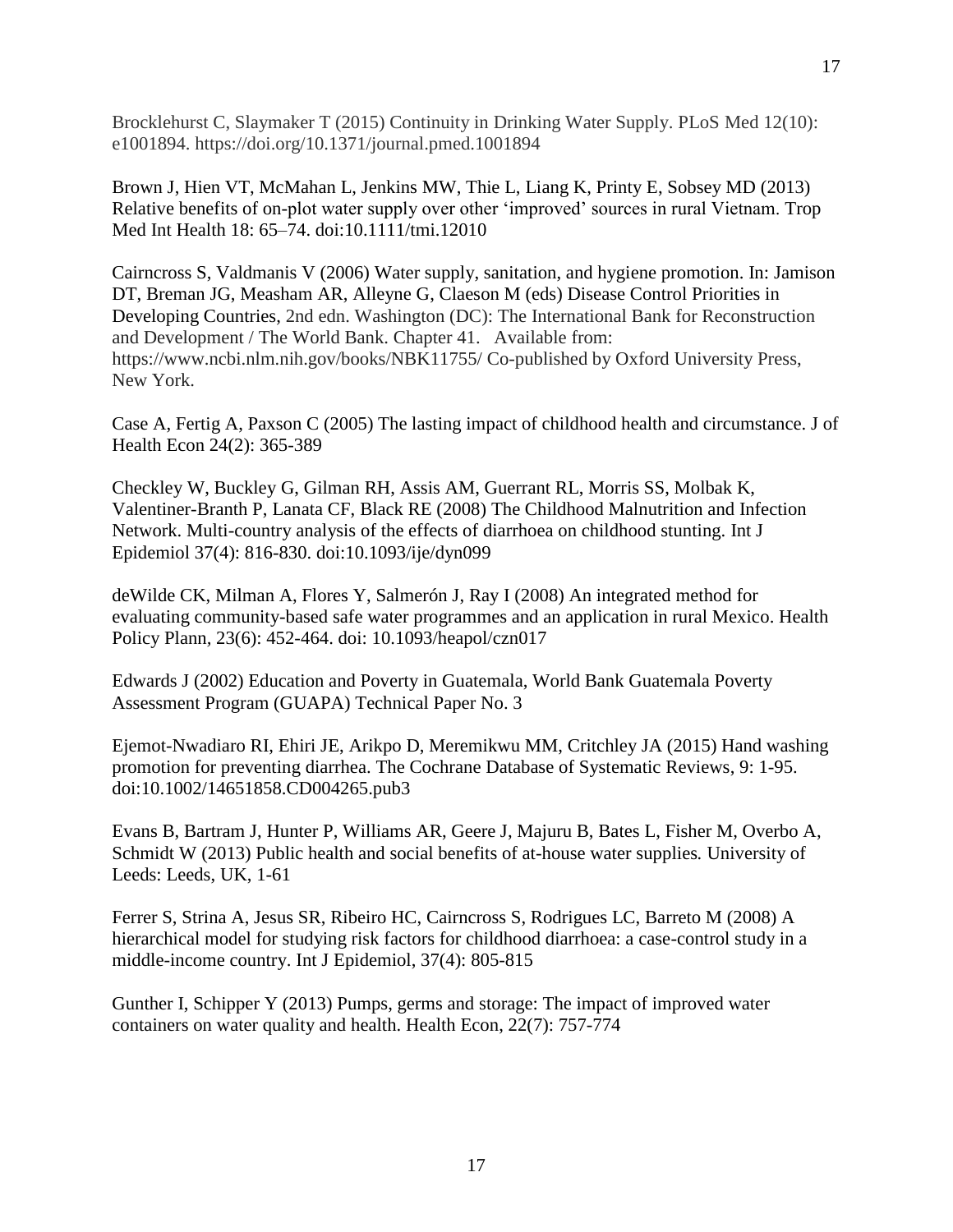Hunter PR, Zmirou-Navier D, Hartemann P (2009) Estimating the impact on health of poor reliability of drinking water interventions in developing countries. Sci Total Environ, 407(8): 2621-2624

Jeandron A, Saidi JM, Kapama A, Burhole M, Birembano F, Vandevelde T, Gasparrini A, Armstong B, Cairncross S, Ensink JHJ (2015) Water supply interruptions and suspected cholera incidence: A time-series regression in the Democratic Republic of the Congo. PLOS Medicine, 12(10): e1001893. doi:10.1371/journal.pmed.1001893

Komarulzaman A, Smits J, de Jong E (2016) Clean water, sanitation and diarrhoea in Indonesia: Effects of household and community factors. Glob Public Health. doi: 10.1080/17441692.2015.1127985

Lanata CF (2003) Studies of food hygiene and diarrhoeal disease. Int J Environ Heal R 13(Suppl 1): S175-183

Majuru B, Mokoena MM, Jagals P, Hunter PR (2011) Health impact of small-community water supply reliability. Int J Hyg Envir Heal 214(2): 162-166

Majuru B, Suhrcke M, Hunter PR (2016) How do households respond to unreliable water supplies? A systematic review. Int J Environ Res Public Health 13(12):1222. doi:10.3390/ijerph13121222

Matsinhe NP, Juizo DL, Persson KM (2014) The effect of intermittent supply and household storage in the quality of drinking water in Maputo. J Water Management and Research 70: 51-60

McEwan PJ, Trowbridge M (2007) The achievement of indigenous students in Guatemalan primary schools. Int J Educ Dev 27(1): 61–76

Melo MC, Taddei JA, Diniz-Santos DR, Vieira C, Carneiro NB, Melo RF, Silva LR (2008) Incidence of diarrhea in children living in urban slums in Salvador, Brazil. Braz J Infect Dis 12(1): 89-93

Prüss-Üstün A, Bos R, Gore F, Bartram J (2008) Safe water, better health: Costs, benefits, and sustainability of interventions to protect and promote health, World Health Organization, Geneva

Rego RF, Moraes LRS, Dourado I (2005) Diarrhoea and garbage disposal in Salvador, Brazil. T Roy Soc Trop Med H, 99(1): 48-54

Reller E, Mendoza C, Lopez M, Alvarez M, Hoekstra R, Olson C, Baier K, Keswick B, Luby S. (2003) A randomized control trial of household-based flocculant-disinfectant drinking water treatment for diarrhea prevention in rural Guatemala. Am J Trop Med Hyg 69(4): 411–419

Schouten T, Moriarty P (2003) Community water, community management: From system to service in rural areas. Rugby (UK): ITDG Publishing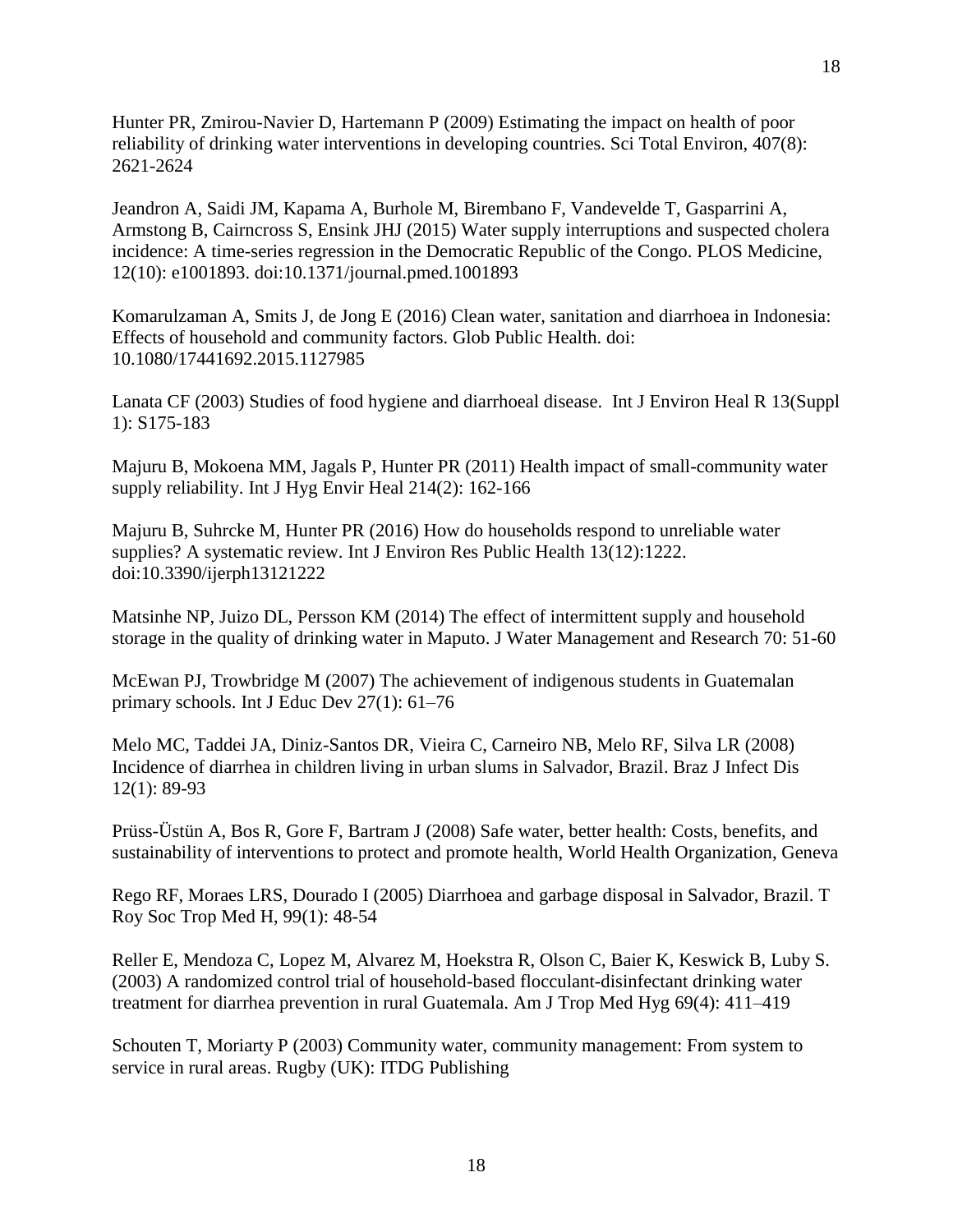SEGEPLAN (2015) Informe Final del Cumplimiento de los Objetivos de Desarrollo del Milenio. Guatemala: Secretaría de Planificación y Programación de la Presidencia (SEGEPLAN)

Smiley SL (2016) Water availability and reliability in Dar es Salaam, Tanzania. J Dev Studies, 52(9): 1320-1334.

Thompson J, Porras I, Tumwine J, Mujwahuzi M, Katui-Katua M, Johnstone N, Wood L (2000) Drawers of Water II: Thirty years of change in domestic water use and environmental health in East Africa. International Institute for Environment and Development. Russell Press, Nottingham

UNICEF (2015) https://data.unicef.org/topic/child-health/diarrhoeal-disease/. Accessed 5 February 2017

Vásquez WF (2013) An economic valuation of water connections under different approaches of service governance. Water Resources and Economics, 2-3: 17-29

Vásquez WF (2016a) An empirical analysis of household choices among water storage devices. Water Resources and Rural Development, 8: 12-24

Vásquez WF (2016b) La gestión de los servicios comunitarios de agua potable en Guatemala. In: Sánchez Medero G, Sánchez Medero R (eds) Guatemala: Gobierno, Gobernabilidad, Poder Local y Recursos Naturales. Valencia, Spain: Tirant Humanidades.

Vásquez WF, Aksan A (2015) Water, sanitation, and diarrhea incidence among children: Evidence from Guatemala. Water Policy, 17: 932-945

Waddington H, Snilstveit B, White H, Fewtrell L (2009) Water, sanitation and hygiene interventions to combat childhood diarrhea in developing countries. International Initiative for Impact Evaluation, New Delhi, India

Wolf J, Pruss-Ustun A, Cumming O, Bartram J, Bonjour S, et al (2014) Systematic review: Assessing the impact of drinking water and sanitation on diarrhoeal disease in low- and middleincome settings: systematic review and meta-regression. Trop Med Int Health, 19: 928–942

World Bank Indicators (2015) http://data.worldbank.org/indicator/SH.H2O.SAFE.ZS. Accessed February 5, 2017.

World Health Organization (2015a) Global Burden of Disease: Disease burden estimates for 2000-2015. http://www.who.int/healthinfo/global\_burden\_disease/estimates/en/index1.html. Accessed 7 February 2015

World Health Organization (2015b) Country profiles on neonatal and child health. http://www.who.int/maternal\_child\_adolescent/epidemiology/profiles/neonatal\_child/gtm.pdf. Accessed 5 February 2017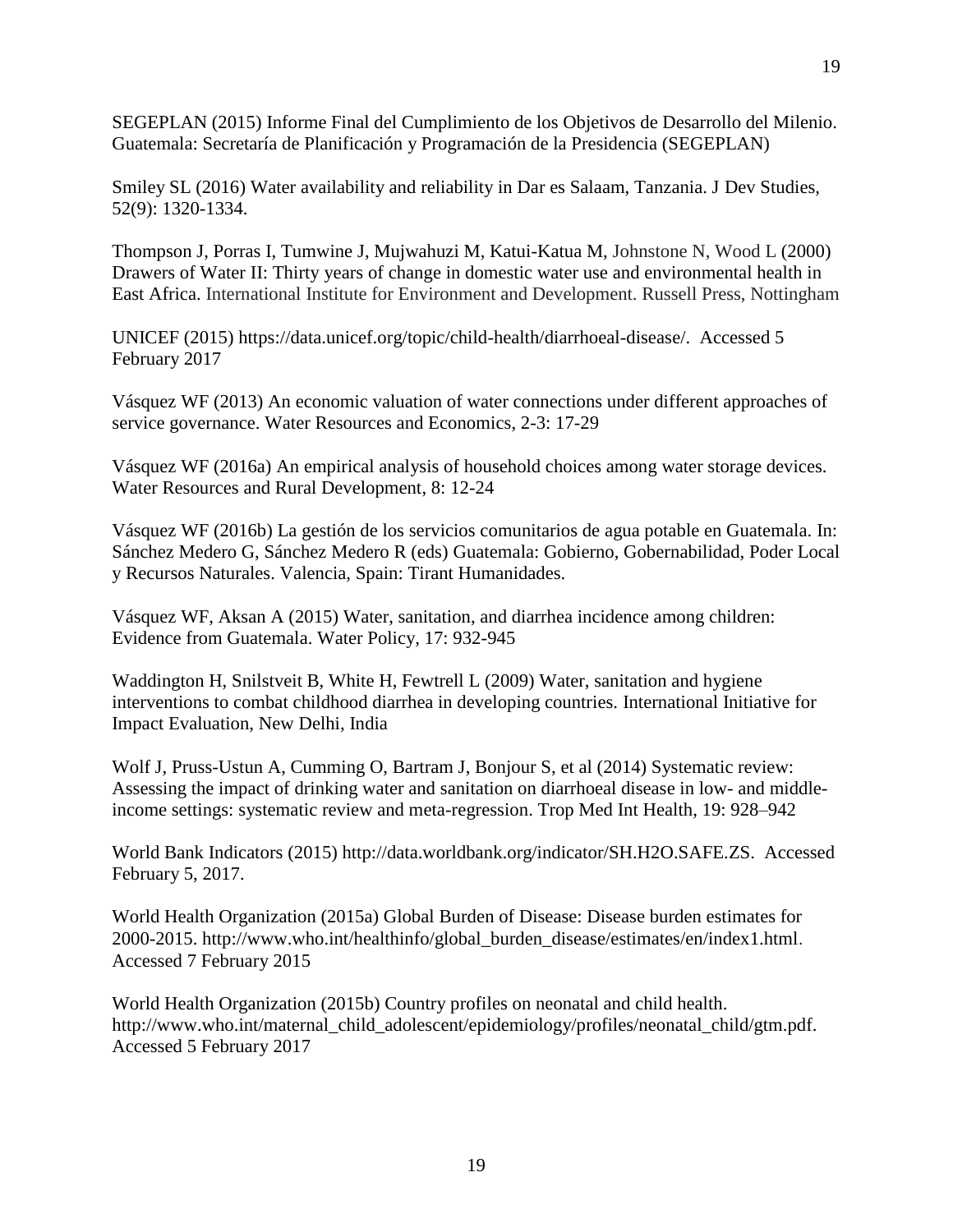World Health Organization (2015c) "Maternal, newborn, and child health score cards," http://www.who.int/maternal\_child\_adolescent/documents/countries/indicators/gtm.pdf?ua=1. Accessed February 5, 2017.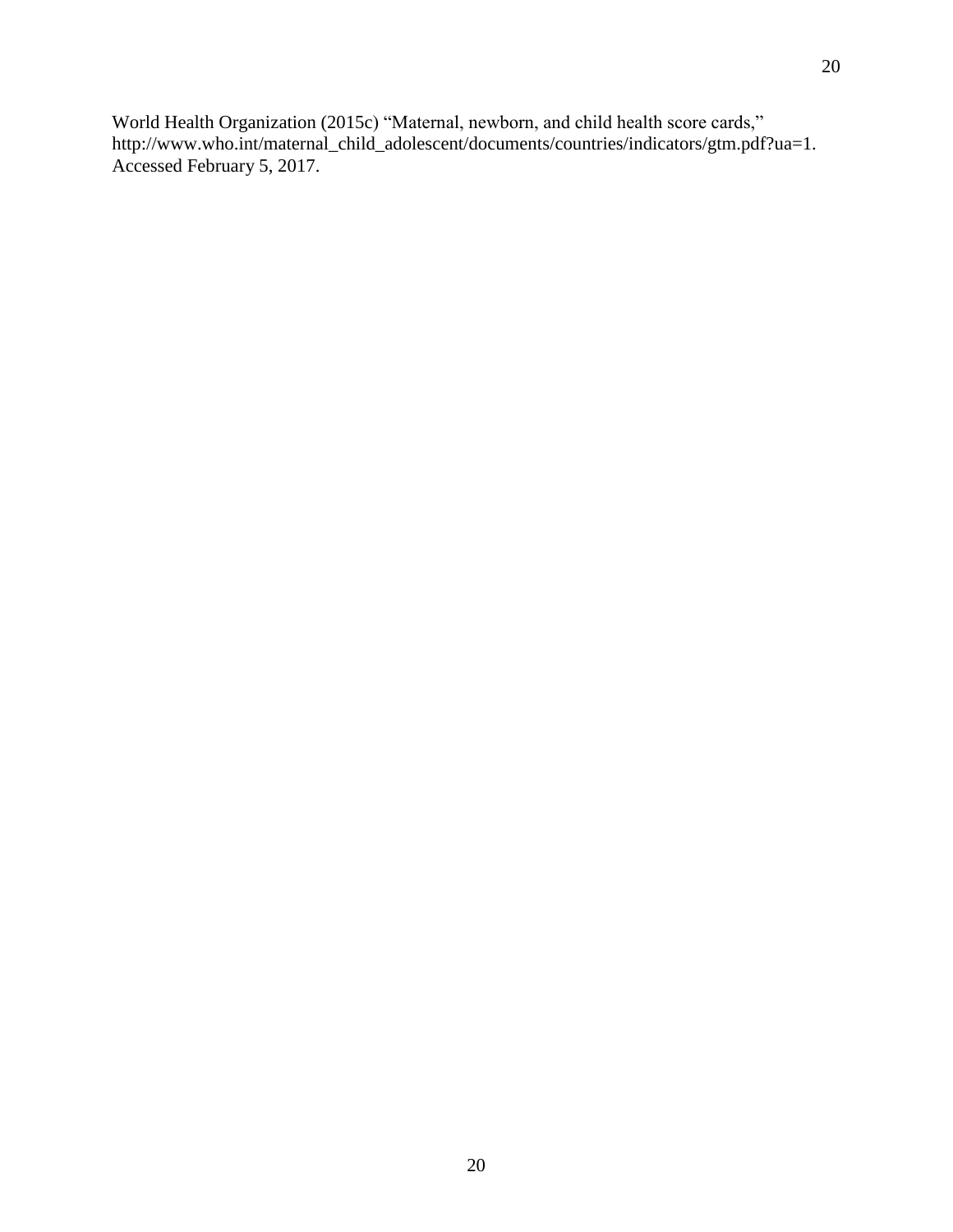

Figure 1. Diarrhea Incidence among Children and Access to Water by Regional Department

Data Source: 2014 Living Standards Measurement Survey (ENCOVI), Guatemala.

Note: 'Figure a' plots the diarrhea incidence rate for children under 5 across the 22 states of Guatemala. 'Figure b' plots the fraction of children under 5 who belong to a household with a water service connection. The data is split into quartiles from low incidence of diarrhea/low levels of access to water (Quartile 1) to the highest incidence of diarrhea/highest levels of access (Quartile 4).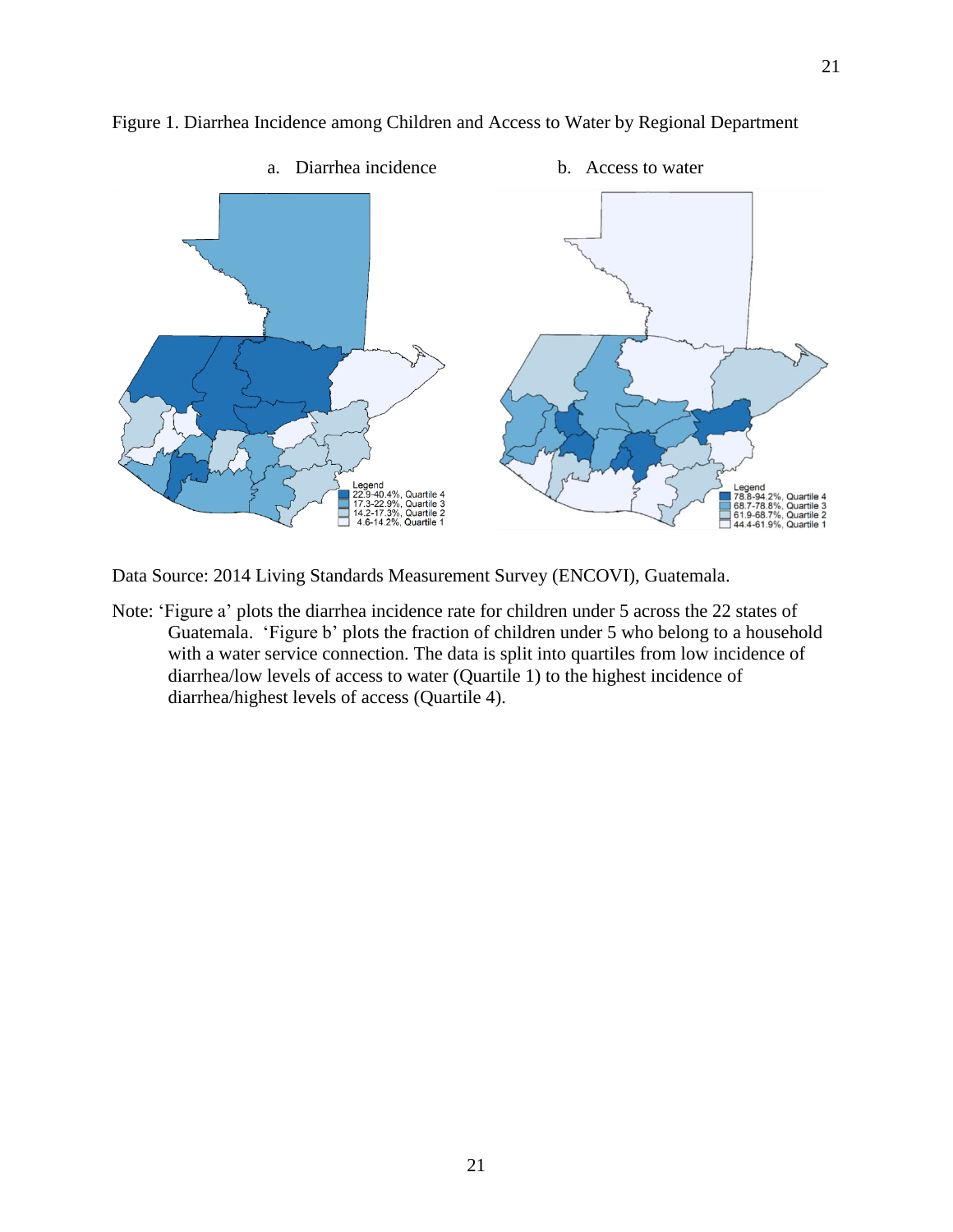

Figure 2. Distribution of Service Types by Department, Rank Ordered by Diarrhea Incidence Rate

Data Source: 2014 Living Standards Measurement Survey (ENCOVI), Guatemala.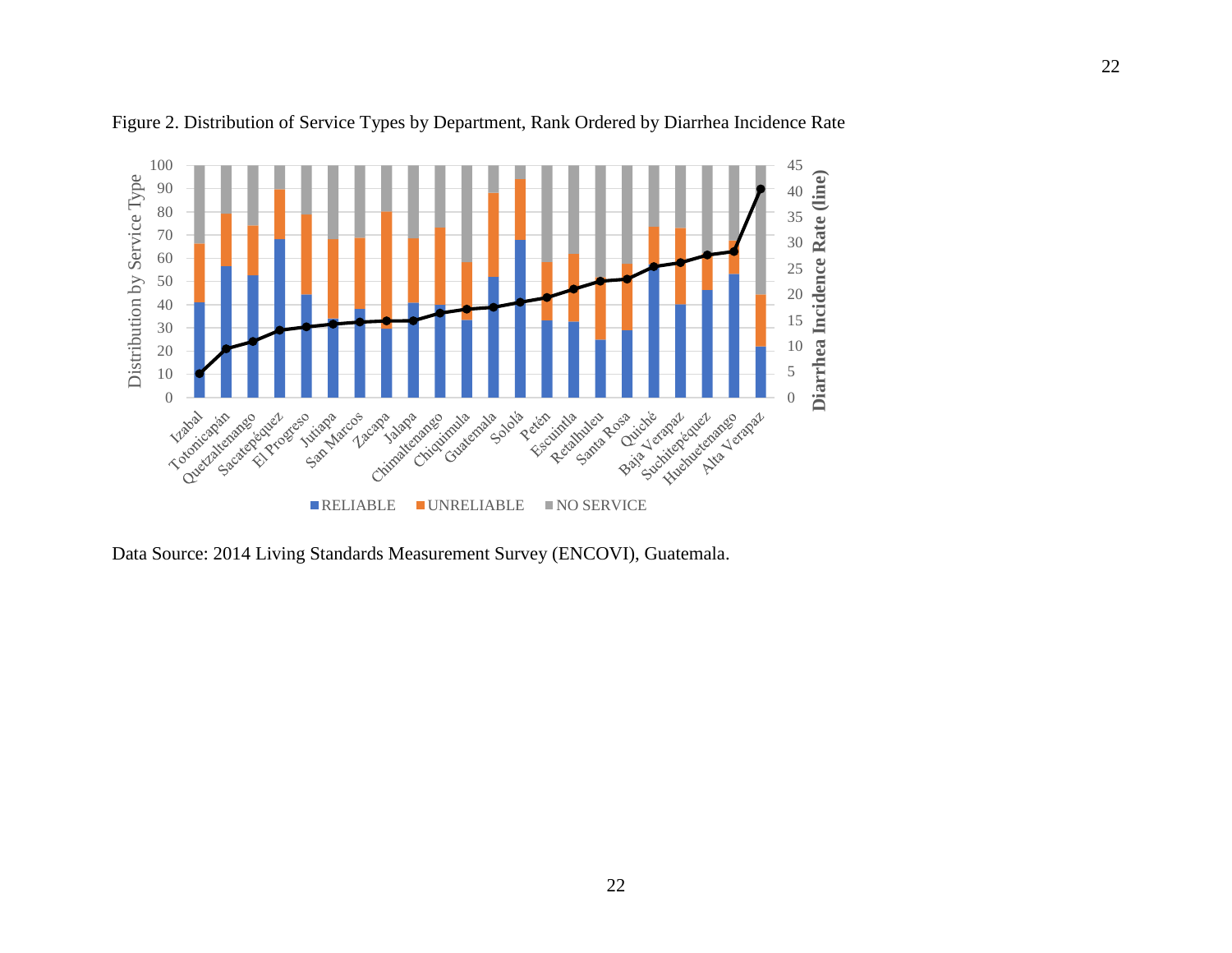|                                            |                                                                        | <b>Pooled</b> |       | <b>Diarrhea</b> |       | No Diarrhea |       |
|--------------------------------------------|------------------------------------------------------------------------|---------------|-------|-----------------|-------|-------------|-------|
|                                            | Definition                                                             | Mean          | S.D.  | Mean            | S.D   | Mean        | S.D   |
| <b>DIARRHEA</b>                            | If the child had diarrhea in the last month                            | 0.192         | 0.394 | 1.000           | 0.000 | 0.000       | 0.000 |
|                                            |                                                                        |               |       |                 |       |             |       |
| Water Service Characteristics <sup>†</sup> |                                                                        |               |       |                 |       |             |       |
| <b>RELIABLE</b>                            | If the house had zero days of service interruptions in the last 30     | 0.439         | 0.496 | 0.357           | 0.479 | 0.459       | 0.498 |
| <b>UNRELIABLE</b>                          | If the house had $1+$ days of service interruptions in the last 30     | 0.264         | 0.441 | 0.273           | 0.446 | 0.262       | 0.439 |
| Individual and Household Characteristics   |                                                                        |               |       |                 |       |             |       |
|                                            |                                                                        |               |       |                 |       |             |       |
| <b>SEWER</b>                               | If the house is connected to a sewer system                            | 0.317         | 0.465 | 0.259           | 0.438 | 0.330       | 0.470 |
| <b>GARBAGE</b>                             | If the house uses a municipal or private service to dispose of garbage | 0.243         | 0.429 | 0.178           | 0.383 | 0.258       | 0.438 |
| <b>BOIL</b>                                | If the household boils drinking water at home                          | 0.437         | 0.496 | 0.483           | 0.500 | 0.426       | 0.494 |
| <b>FILTER</b>                              | If the household filters drinking water at home                        | 0.037         | 0.190 | 0.025           | 0.158 | 0.040       | 0.196 |
| <b>CHLORINE</b>                            | If the household treats drinking water with chlorine at home           | 0.128         | 0.334 | 0.138           | 0.345 | 0.126       | 0.332 |
| <b>BOTTLED</b>                             | If the household consumes bottled water                                | 0.168         | 0.374 | 0.138           | 0.345 | 0.175       | 0.380 |
| <b>KITCHEN</b>                             | If the house has a dedicated room for the kitchen                      | 0.634         | 0.482 | 0.533           | 0.499 | 0.658       | 0.475 |
| <b>WALLS</b>                               | If the house has brick or stone walls                                  | 0.523         | 0.500 | 0.488           | 0.500 | 0.531       | 0.499 |
| <b>ROOF</b>                                | If the house has a concrete roof                                       | 0.110         | 0.313 | 0.082           | 0.274 | 0.117       | 0.321 |
| <b>DIRTFLOOR</b>                           | If the house has a dirt floor                                          | 0.380         | 0.485 | 0.429           | 0.495 | 0.369       | 0.483 |
| <b>FEMALE</b>                              | If the child is female.                                                | 0.483         | 0.500 | 0.455           | 0.498 | 0.490       | 0.500 |
| AGE                                        | Age of the child (in years)                                            | 2.477         | 1.704 | 2.211           | 1.540 | 2.540       | 1.735 |
| PEOPLE/ROOM                                | Number of people in the household per room                             | 3.820         | 2.375 | 4.194           | 2.551 | 3.731       | 2.322 |
| <b>SPANISH</b>                             | If Spanish is the primary language spoken in the home                  | 0.699         | 0.459 | 0.638           | 0.481 | 0.714       | 0.452 |
| <b>RURAL</b>                               | If the child lives in a rural area                                     | 0.626         | 0.484 | 0.665           | 0.472 | 0.617       | 0.486 |
| Observations                               |                                                                        | 7579          |       |                 | 1453  | 6126        |       |

# Table 1. Definition and Summary Statistics for Key Variables

Data Source: 2014 Living Standards Measurement Survey (ENCOVI), Guatemala.

Note: With the exceptions of AGE and PEOPLE/ROOM that are continuous variables, each variable is constructed as a dichotomous measure in which 1=Yes, 0=Otherwise. Therefore, the mean value of dichotomous indicators can be interpreted as the proportion of children that fell in the category represented by the corresponding indicator. Their standard deviation is included for completeness and to evaluate the significance across sub-samples. All differences across subsamples are statistically significant, except UNRELIABLE and CHLORINE.

†RELIABLE and UNRELIABLE are compared against a third excluded category of children belonging to households with no water service.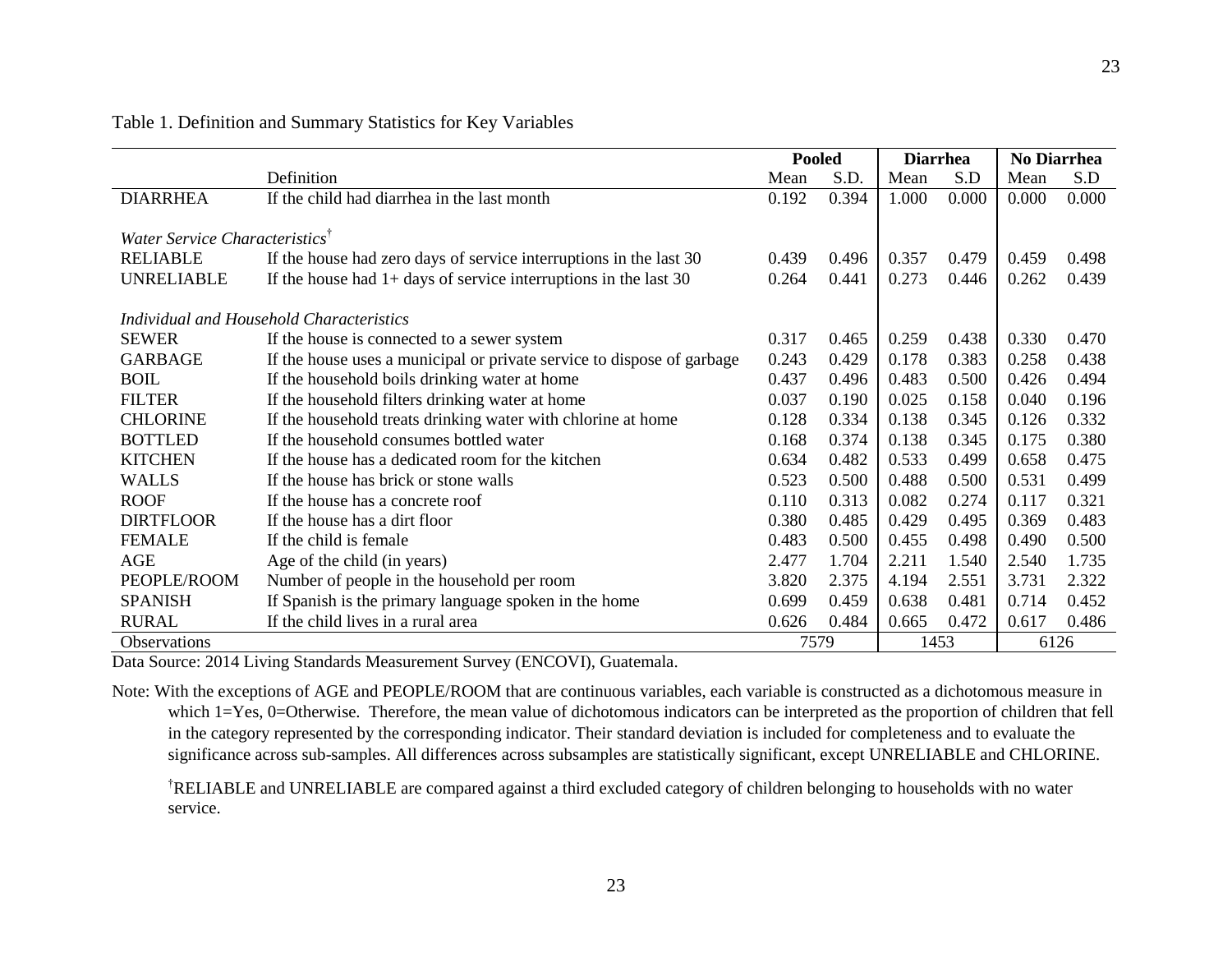|                       | Model 1     | Model 2     | Model 3              |
|-----------------------|-------------|-------------|----------------------|
| <b>Fixed Effects</b>  | Logit       | Mixed Logit | Mixed Logit          |
| <b>RELIABLE</b>       | $0.709***$  | $0.717***$  | $0.671***$           |
|                       | (0.0558)    | (0.0685)    | (0.0733)             |
| <b>UNRELIABLE</b>     | 0.967       | 0.966       | 0.948                |
|                       | (0.0800)    | (0.0957)    | (0.1078)             |
| <b>SEWERAGE</b>       | 0.896       | 0.910       | 0.932                |
|                       |             |             |                      |
|                       | (0.0852)    | (0.1032)    | (0.1090)             |
| <b>GARBAGE</b>        | 0.781       | 0.807       | $0.809$ <sup>*</sup> |
|                       | (0.0817)    | (0.0980)    | (0.1004)             |
| <b>BOIL</b>           | 1.138       | 1.143       | 1.122                |
|                       | (0.0995)    | (0.1131)    | (0.1151)             |
| <b>FILTER</b>         | 0.839       | 0.784       | 0.817                |
|                       | (0.1617)    | (0.1649)    | (0.1757)             |
| <b>CHLORINE</b>       | 1.129       | 1.105       | 1.104                |
|                       | (0.1177)    | (0.1286)    | (0.1323)             |
| <b>BOTTLED</b>        | 1.085       | 1.045       | 1.036                |
|                       | (0.1250)    | (0.1336)    | (0.1362)             |
| <b>KITCHEN</b>        | $0.720^{*}$ | $0.744*$    | $0.728$ **           |
|                       | (0.0481)    | (0.0564)    | (0.0571)             |
| <b>WALLS</b>          | 1.120       | 1.156       | 1.171                |
|                       | (0.0940)    | (0.1093)    | (0.1144)             |
| <b>ROOF</b>           | 0.897       | 0.856       | 0.872                |
|                       | (0.1067)    | (0.1130)    | (0.1180)             |
| <b>DIRTFLOOR</b>      | 0.943       | 0.944       | 0.970                |
|                       | (0.0796)    | (0.0897)    | (0.0951)             |
| <b>FEMALE</b>         | $0.867^{*}$ | $0.856^{*}$ | $0.848^{*}$          |
|                       | (0.0524)    | (0.0557)    | (0.0564)             |
| <b>AGE</b>            | $0.890*$    | $0.882*$    | $0.879*$             |
|                       | (0.0159)    | (0.0168)    | (0.0171)             |
| PEOPLE/ROOM           | 1.027       | 1.023       | 1.023                |
|                       | (0.0143)    | (0.0162)    | (0.0168)             |
| <b>SPANISH</b>        | 0.841       | 0.822       | $0.788$ <sup>*</sup> |
|                       | (0.0797)    | (0.1009)    | (0.0970)             |
| <b>RURAL</b>          | 0.886       | 0.909       | 0.902                |
|                       | (0.0715)    | (0.1002)    | (0.0977)             |
| <b>CONSTANT</b>       | $0.545***$  | $0.449***$  | $0.462***$           |
|                       | (0.118)     | (0.121)     | (0.127)              |
| <b>Random Effects</b> |             |             |                      |
| <b>UNRELIABLE</b>     |             |             | $0.806*$             |
|                       |             |             | (0.108)              |
| <b>CONSTANT</b>       |             | $0.611***$  |                      |
|                       |             | (0.085)     |                      |
| $\chi^2$              |             | 142.13      | 147.94               |
|                       |             |             |                      |
| <b>AIC</b>            |             | 6927.005    | 6921.200             |
| <b>BIC</b>            |             | 7204.330    | 7198.525             |
| Observations          | 7579        | 7579        | 7579                 |

Table 2. Effect of Reliable or Unreliable Water Service on Diarrhea Incidence

Data Source: 2014 Living Standards Measurement Survey (ENCOVI), Guatemala.

Note: The comparison group is households that report no water service. Each model controls for Regional Department fixed effects. Results are presented in Odds-Ratios; standard errors are reported in parentheses, and \*, \*\*, and \*\*\* indicate significance levels of 10, 5 and 1%, respectively.